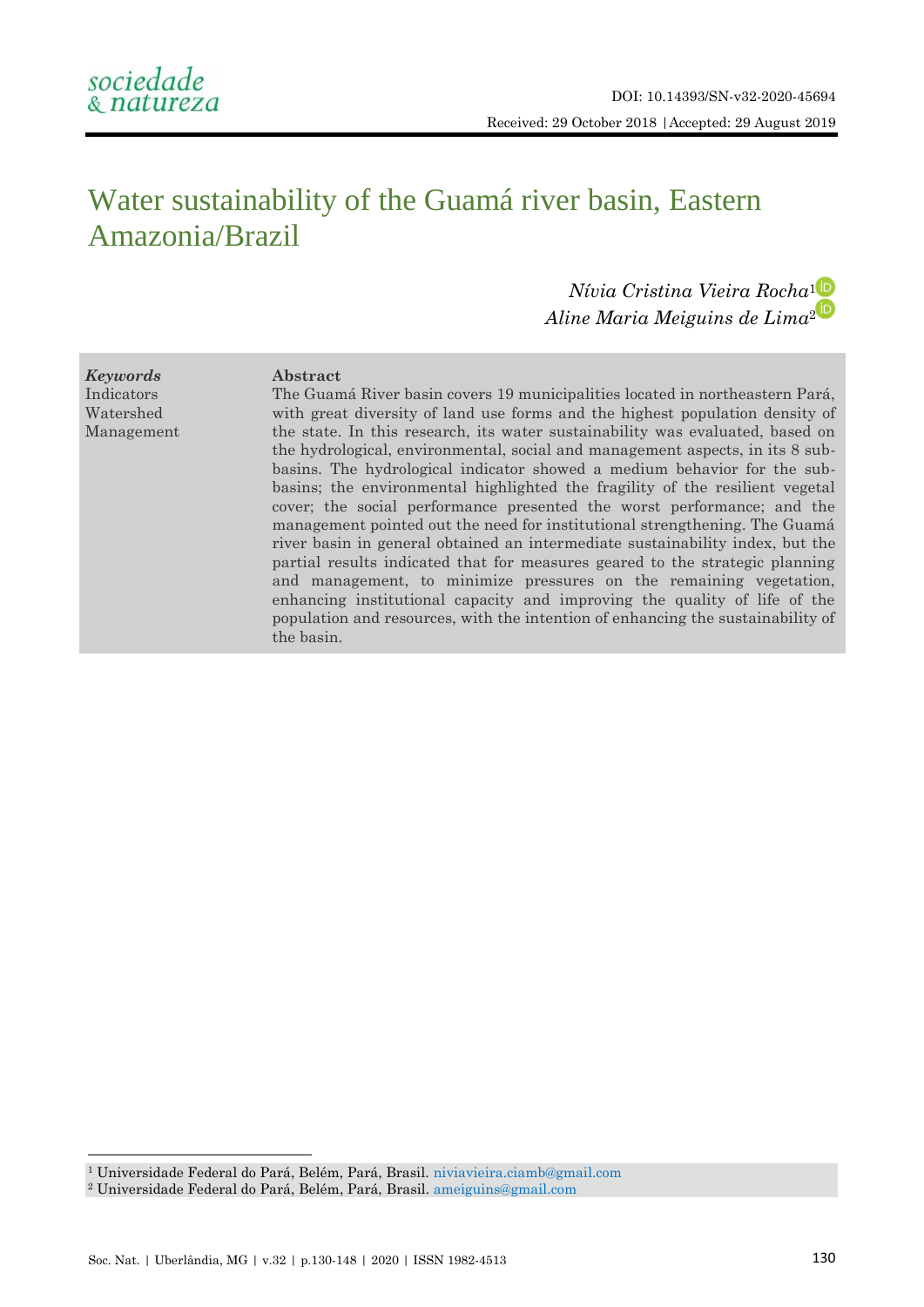# **INTRODUCTION**

Significant demographic growth has led to a greater demand for water resources to meet the needs of both the population and the industry, but changes in vegetation cover lead, in the medium to long term, to altered water potential [\(PRATES; BACHA, 2011\)](#page-17-0). This highlights the need for institutional and technological advances for the recovery and protection of water systems, as well as new perspectives for preventive, integrated and adaptive management [\(MARQUES, 2017\)](#page-16-0).

The per capita consumption of water increases as society's income improves, and this resource is used for various purposes directly related to regional, national and international economies. The most common and frequent are domestic, irrigation, industrial and hydroelectric uses, which demand the proper management of this resource [\(RIBEIRO; PIZZO, 2011\)](#page-17-1).

From the 1980s onwards, the modernization of water management models incorporated the concept of sustainability, stressing the importance of environmental and water management through public development policies [\(CARVALHO, 2014\)](#page-15-0). Maintaining water sustainability is of paramount importance, as this takes into account quantitative and qualitative availability aligned to a balanced access, within the uses and requirements of each river basin [\(TRINDADE; SCHEIBE, 2019\)](#page-18-0). Water sustainability implies maintaining a dynamic balance between water supply and demand so

that water sources are used at rates that are equal or below their resilience [\(SOOD;](#page-17-2)  [RITTER, 2011\)](#page-17-2).

Suitable instruments for assessing the efficiency of water and environmental systems are among the ways to subsidize water resource management, promoting sustainable development [\(CARVALHO et al., 2011\)](#page-15-1). Therefore, the development of a water sustainability index allows a multidisciplinary analysis of various aspects of integration of various parameters [\(VIEIRA; STUDART,](#page-18-1)  [2009\)](#page-18-1).

Although various environmental aspects of sustainability and water scarcity indices are available, they are not designed to assess river basins, to consider the integration among their various components. In this context, the International Hydrological Programme (IHP) of the United Nations Educational, Scientific and Cultural Organization (UNESCO) initiated and supported the research and development of indices accordingly to the development strategy of each place where they are applied [\(CORTÉS et al., 2012\)](#page-16-1).

The creation of water sustainability indicators is based on the principles of supply control by management and monitoring of availability, according to FAO [\(2017\)](#page-16-2), and this premise is associated with the perception of sustainable consumption and control of water scarcity and pollution.

The methods to evaluate these indicators vary according to the proposed objectives, involving concepts such as sustainability, vulnerability, ecological footprint, and social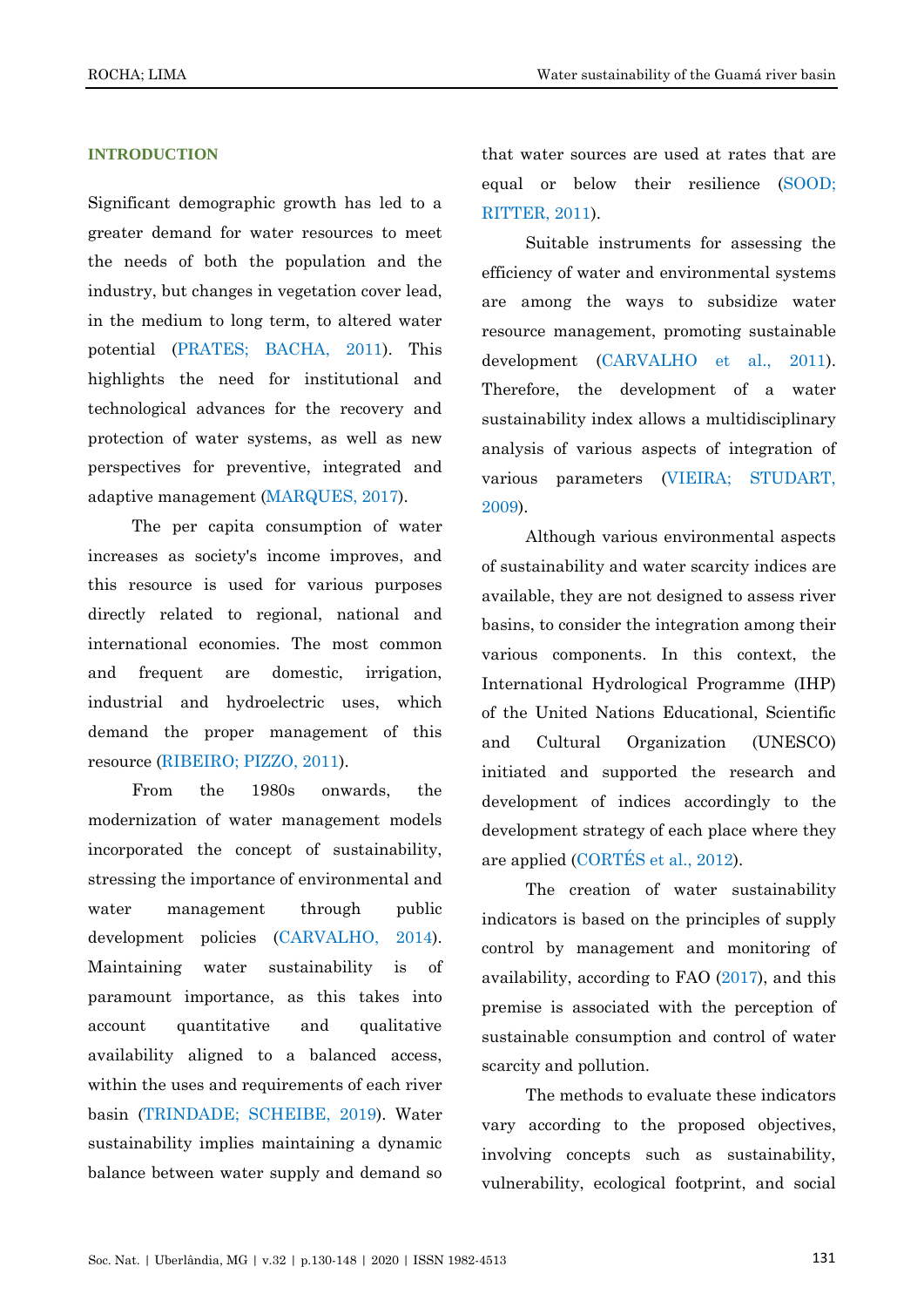and environmental parameters [\(SULLIVAN et](#page-18-2)  [al., 2003;](#page-18-2) [BÖHRINGER; JOCHEM, 2007;](#page-15-2) [BLANC et al., 2008;](#page-15-3) [EMERSON et al., 2010\)](#page-16-3). In general, they use statistical concepts such as arithmetic average through standardization, equally weighted average, weight distribution based on statistical analysis, and consultations of experts [\(WELSCH et al., 2005;](#page-18-3) [NARDO et al., 2008;](#page-17-3) [RICKWOOD; CARR, 2009\)](#page-17-4). Selecting the best method depends on the characteristics of the model and the parameters adopted [\(JUWANA](#page-16-4)  [et al., 2012\)](#page-16-4).

Among the hydrological performance indices (more focused on the evaluation of water availability based on hydrometeorological factors), the Standardized Precipitation Index; Palmer Drought Index; Precipitation Anomaly Index; and Aggregate Drought Index stand out [\(KEYANTASH;](#page-16-5)  [DRACUP, 2004;](#page-16-5) [BLAIN; BRUNINI, 2007;](#page-15-4) [SOUSA et al., 2010;](#page-17-5) [FARO et al., 2019\)](#page-16-6).

There are also indices involving biophysical and socioeconomic parameters, such as the Integrated Water Resources Management Index; Water Sustainability Index; Potential Water Resources Degradation Index; and Water Quality Index [\(SULLIVAN,](#page-18-4)  [2002;](#page-18-4) [XU et al., 2002;](#page-18-5) [BOYACIOGLU, 2007;](#page-15-5) [CHAVES; ALIPAZ, 2007;](#page-15-6) [TEJADA-GUIBERT](#page-18-6)  [et al., 2015;](#page-18-6) [FERREIRA et al., 2016;](#page-16-7) [SILVA et](#page-17-6)  [al., 2017\)](#page-17-6).

Composite indices [\(WILLET et al., 2019\)](#page-18-7) are built by aggregating indicators, and their results are useful for decision-makers because large amounts of information can be

condensed into more manageable and comparable values for better application and representativeness.

According to the Habitat Conservation Trust Fund – HTCF [\(2003\)](#page-16-8), watershed sustainability indicators must meet some basic criteria to be useful. They must be available and easily accessible, understandable, reliable, relevant and integrative. The application of a water sustainability index that addresses different socioeconomic and environmental responses is useful to verify the level of sustainability of watersheds, allowing the collection of a set of indicators, besides enabling the elaboration of instruments capable of identifying obstacles that hinder management [\(CHAVES; ALIPAZ, 2007\)](#page-15-6).

In this context, the Guamá river basin, located in the Hydrographic Region of the Atlantic Coast, in the northeast of the state of Pará - Brazil, comprises 19 municipalities in the domain of the Amazon biome within the area of influence of the so-called "Amazon Deforestation Arch", which has been subjected to an accelerated deforestation process in recent years [\(RIVERO et al., 2009;](#page-17-7) [SILVA et](#page-17-8)  [al., 2013;](#page-17-8) BARROSO et al., 2015).

Relevant analyses of the Guamá river basin in the context of waters of northeastern Pará have indicated the need for a perception of the composition and structure of its landscape (BEZERRA et al., 2011; [SANTOS et](#page-17-9)  [al., 2016\)](#page-17-9), as well as the need to collect relevant information for the analysis of the quality of life of the population of this area, so as to adopt actions aimed at its management.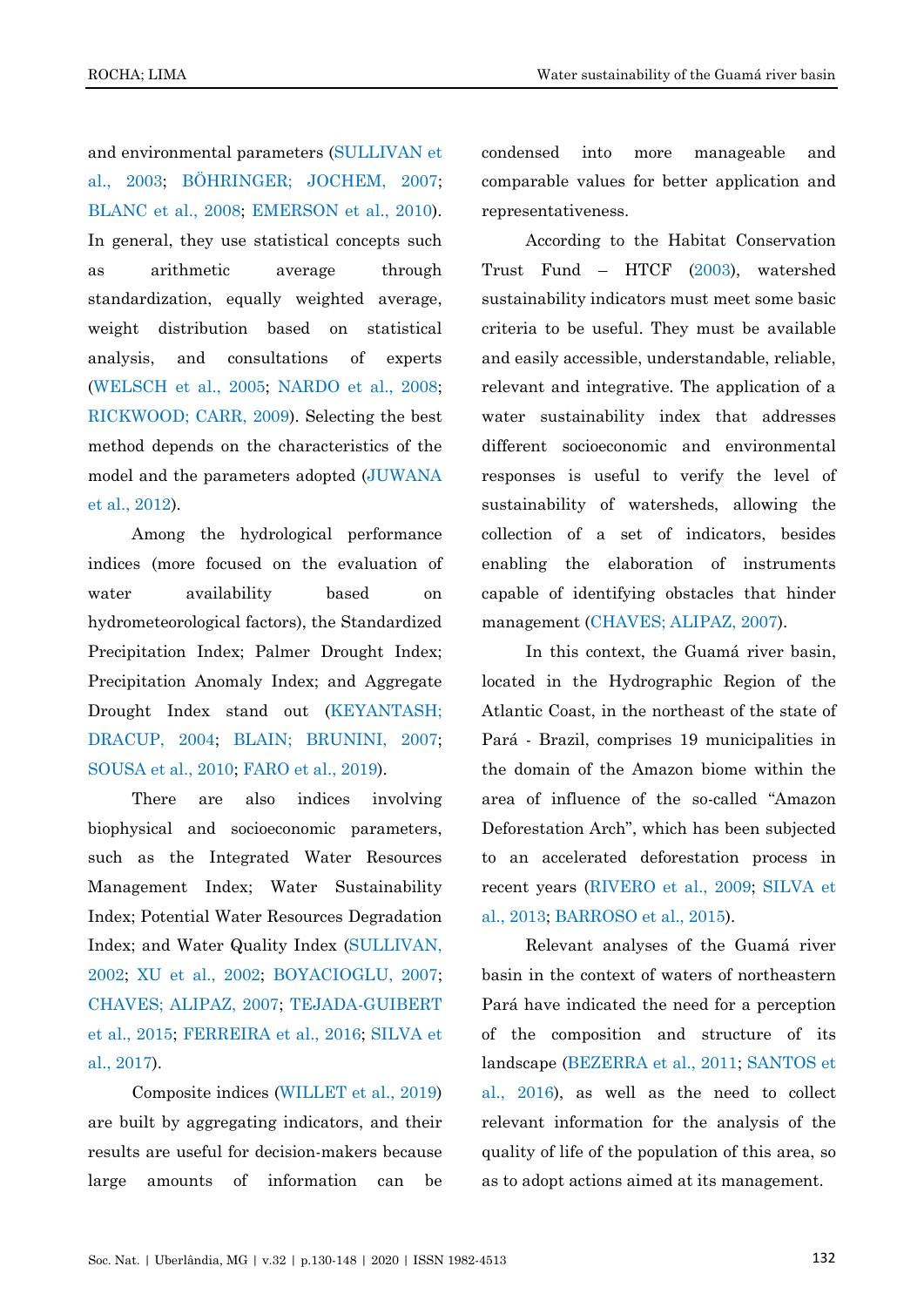The objective of this research was to apply a water sustainability index adapted from Chaves and Alipaz [\(2007\)](#page-15-6) to the Guamá river basin. The spatial analysis of the landscape was associated with surface runoff parameters to compose the hydroenvironmental axis, and aspects related to the population's quality of life and focused on the institutional capacity of the municipalities to form the social and management axis.

The results of the study aimed at obtaining a set of specific indicators for the Guamá river basin (and the municipalities that compose it), as well as enabling the

elaboration of tools to identify the obstacles to water management in the area that can contribute to the planning of land use and occupation from the perspective of the Amazonian water territory, according to Becker [\(2009\)](#page-15-7) and Aragón [\(2018\)](#page-14-0).

# **MATERIAL AND METHODS**

#### *Study Area*

The Guamá river basin is located in the northeast of the state of Pará and covers an area of about 11,870 km2, representing 1% of the area of the state (Figure 1).



Source: Hydroenvironmental Studies and Modeling Lab (LEMHA), 2018. Org.: The author, 2018.

The river basin is inserted in the Hydrographic Region of the Atlantic Coast -

Northeast, according to Resolution 04/2008 of the Water Resources Council of the state of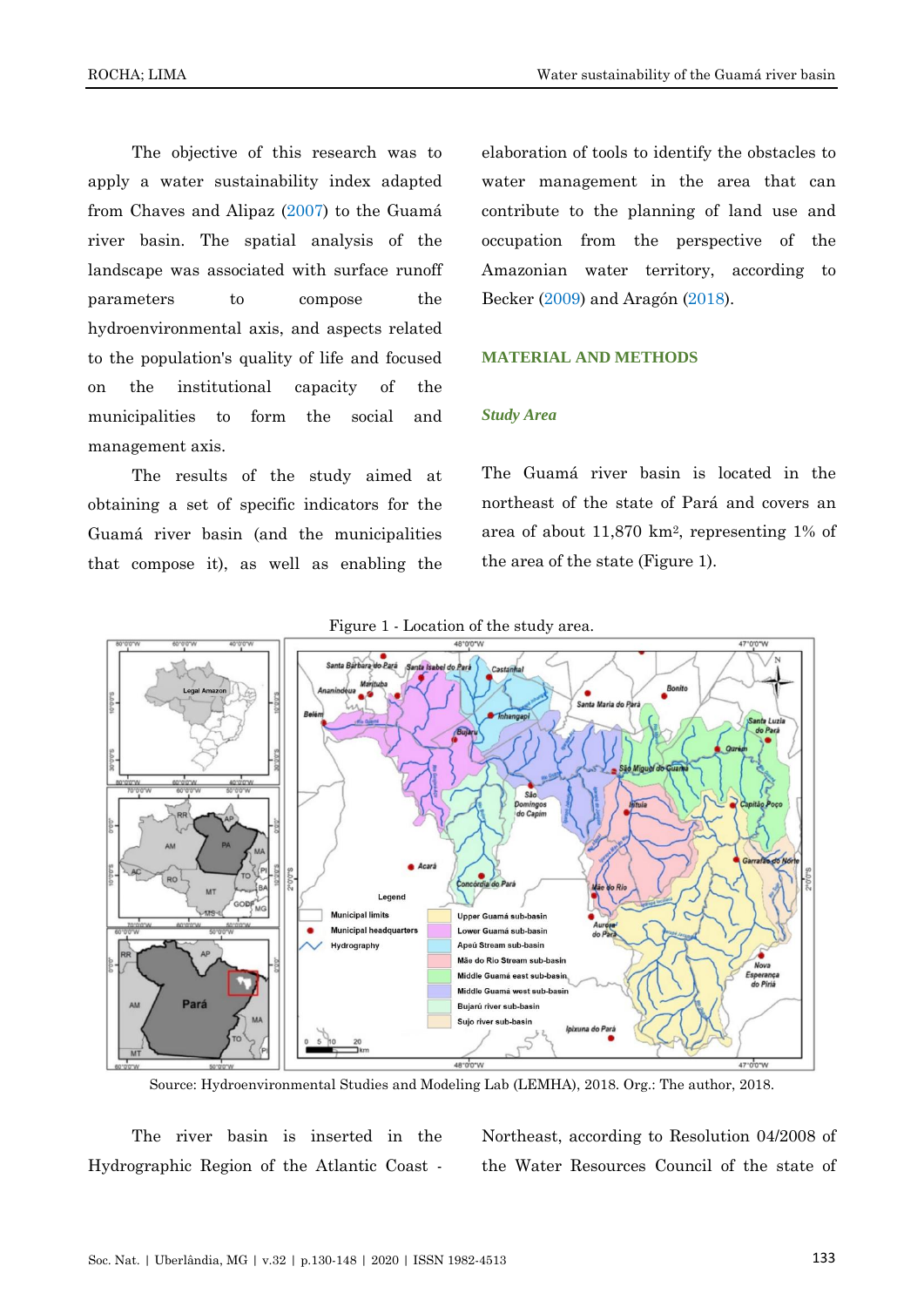Pará. The Guamá river basin is a large area formed by 19 municipalities with intense economic activity centered in industry, mining, commerce and agriculture. They are: Capitão Poço, Garrafão do Norte, Irituia, São Miguel do Guamá, Bujarú, Santa Luzia do Pará, Concórdia do Pará, Santa Izabel do Pará, Inhangapi, Castanhal, São Domingos do Capim, Ourém, Mãe do Rio, Belém, Acará, Bonito, Benevides, Marituba and Ananindeua, with a total of nearly 2,700,000 inhabitants according to the last census [\(BRASIL,](#page-15-8) 2010).

# *Water sustainability assessment*

The calculation of the Water Sustainability Index (WSI) for the Guamá river basin was an adaptation (for the condition of State) of the methodology applied by Chaves and Alipaz (2007), which takes into account hydrological (H), environmental (E), social (S) and management (M) aspects, because the sustainability of a basin is a dynamic process.

For the application of the index in large basins such as Guamá, it is more feasible to divide the basin into sub-basins and calculate its total value in a weighted way.

Thus, the Guamá river basin was divided into eight sub-basins for analysis, namely: Lower Guamá, Apeú Stream, Bujarú River, Middle Guamá west sector, Middle Guamá east sector, Mãe do Rio Stream, Sujo River, and Upper Guamá, delimited according to the river flow system and considering the main river and its tributaries.

To analyze the environmental variable

(E), a land use and land cover map was created, defining eight classes adapted according to the IBGE Land Use Manual [\(BRASIL, 2013\)](#page-15-9): vegetated area, agriculture, occupation areas, uncovered soil, pasture, water bodies, unobserved areas, and others.

The map was generated through the supervised classification method for multispectral images based on the Maximum Likelihood (MaxVer) classifier, performed pixel by pixel, using the ENVI software in orthorectified satellite images of the RapidEye system (high resolution, in a total of 43 scenes, dated 6/29/2011, 7/28/2011, 8/4/2011, 10/23/2011, 7/31/2012, 8/2/2012, 9/13/2012, 10/24 / 2012, 01/08/2013, 04/09/2013, 17/08/2014 and 25/11/2014, which contain five spectral bands, obtained through the Geo Catalog of the Ministry of the Environment (MMA); the selected scenes presented better conditions related to the lower cloudiness index, which favors the analysis and classification of targets), which allowed the analysis of the landscape and the quantification of areas that have forest cover (ratio between total area of each sub-basin and the forested area). Results were validated through field surveys.

Regarding the hydrological variable (H), the hydrological curve number - CN model was used. This model is designed to estimate the surface runoff dynamics in sub-basins, according to the analysis of land use and land cover types. Soil Conservation Service (SCS) procedures, adapted by Calzavara and Fernandez [\(2015\)](#page-15-10) for Brazilian conditions,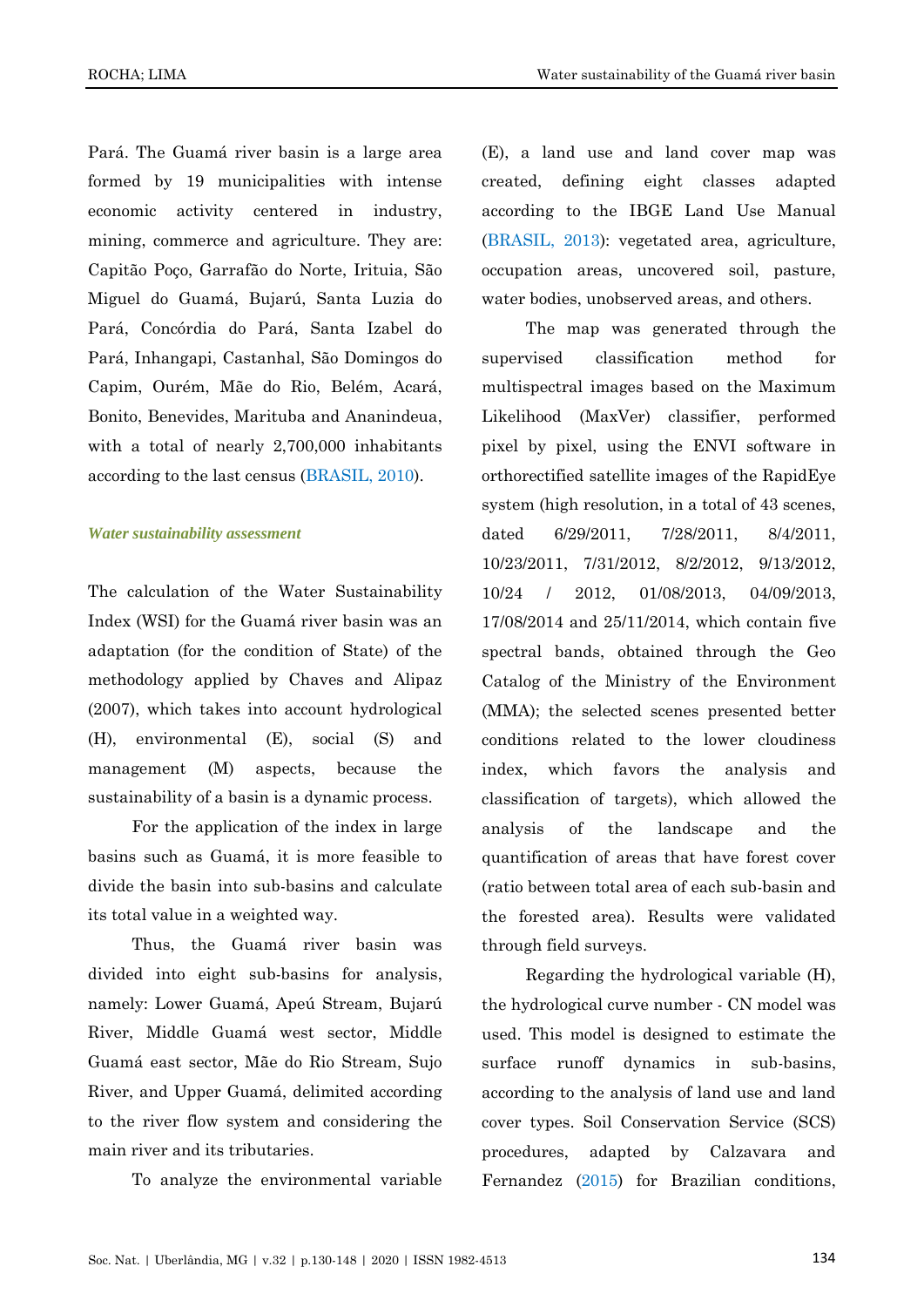were adopted. Precipitation values were obtained from data collected by 11 rainfall stations located in the area of direct influence of the Guamá river basin (series from 1985 to 2015), available from the National Water Agency (ANA) Hydro 1.2 software. These values were spatialized according to the Thiessen Polygon method, which assigned a weighting factor to the precipitated totals in each rain gauge to their respective area of influence [\(CORREIA; RIBEIRO; BAPTISTA,](#page-16-9)  [2015\)](#page-16-9).

Information on social issues of the municipalities that compose the sub-basins was used in the analysis of the social variable (S), taking into account institutional, political and socioeconomic aspects linked to the population, that directly affect the management of water resources. They included the municipal human development index (MHDI), municipal Gini Index [\(BRASIL,](#page-15-8)  [2010\)](#page-15-8), water consumption index, and total water supply index per municipality according to the National Sanitation Information System - NSIS (BRASIL, 2016). These data were also investigated from information provided by municipal secretariats and the state government.

After obtaining the variables, arithmetic averages were used to calculate the social indicator for each municipality (Equation 1). This indicator contributed to compare and analyse the municipalities. Then, the weighted average was used so that the social indicators of each municipality were spatialized in their respective sub-basins, i.e. the area of each municipality within the sub-basins was considered (Equation 2). Thus, a social indicator was obtained for each sub-basin and used to determine the WSI, where:  $S_{mi}$  = social indicator per municipality;  $S_i$  = variables analyzed;  $n =$  number of variables;  $S =$  social indicator in the sub-basin;  $A_i$  = area of the municipality within the sub-basin (ha);  $A =$ total area of the sub-basin (ha).

$$
S_{mi} = \frac{\sum S_i}{n} \tag{1}
$$

$$
S = \frac{\sum_{i=1}^{n} A_i S_{mi}}{A} \tag{2}
$$

Finally, the analysis of the management variable (M) assumed arithmetic and weighted averages, likewise in the previous variable, and referred to characteristics that influence the environmental management capacity of the municipalities that are part of the subbasins (Table 1). They correspond to 13 attributes collected from the databases of IBGE, SNIS, Green Municipalities Program, and websites of the City Halls. Weights from 0 to 1 were assigned to each sub-basin, so that the management conditions of the municipalities could be analyzed and compared, where 0 indicates bad conditions and 1 good conditions.

To calculate the WSI from indicators that fit the evaluated aspects (H, E, S, M), each one of them was divided into five scale scores (0; 0.25; 0.50; 0.75 and 1) to simplify the estimate, where 0 represents the worst conditions and 1 the best conditions (Table 2).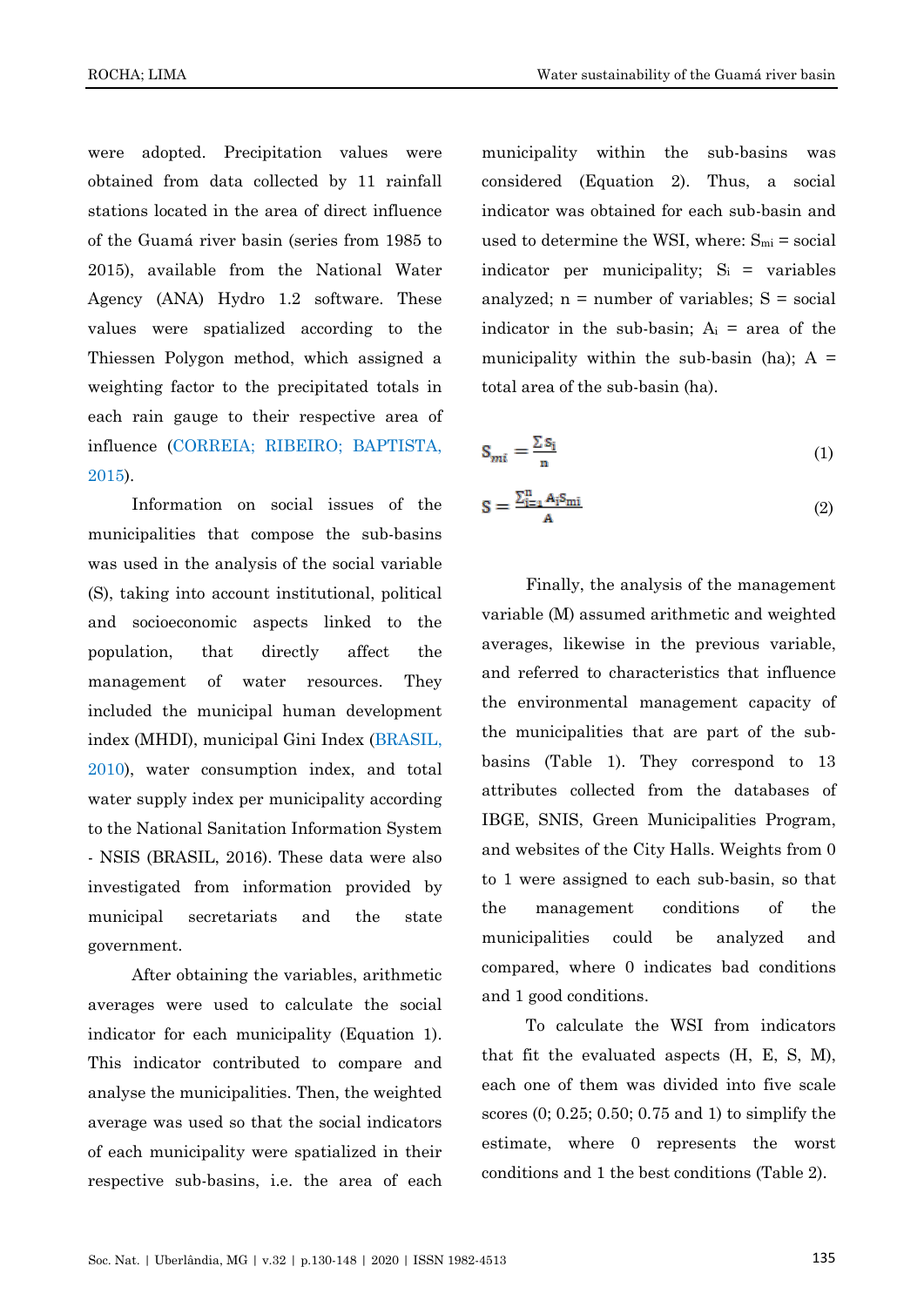| <b>Classification = Weigth/Variables</b>            |                                                                          |  |                                            |             |  |
|-----------------------------------------------------|--------------------------------------------------------------------------|--|--------------------------------------------|-------------|--|
| $10\% =$<br>$10\% < G \leq 20\% = 0.25$<br>0        | $20\% < G \leq 30\% = 0.5$                                               |  | $30\% < G \le 50\% = 0.75$                 | $>$ 50% = 1 |  |
|                                                     | - Degree of Coverage according to the Rural Environmental Registry (RER) |  |                                            |             |  |
|                                                     |                                                                          |  |                                            |             |  |
| $Individual = 1$                                    | $Associated = 0.5$                                                       |  | $Absent = 0$                               |             |  |
| <b>Environment Secretariat</b>                      |                                                                          |  |                                            |             |  |
|                                                     |                                                                          |  |                                            |             |  |
| $High\, Impact = 1$                                 | $N_o = 0$<br>Low Impact $= 0.5$                                          |  |                                            |             |  |
| - Performs Environmental Licensing                  |                                                                          |  |                                            |             |  |
|                                                     |                                                                          |  |                                            |             |  |
| $Existent = 1$<br>$Non-existent = 0$                |                                                                          |  |                                            |             |  |
| - Environmental Legislation -                       |                                                                          |  | Municipal Environment Council              |             |  |
|                                                     |                                                                          |  |                                            |             |  |
| $Yes = 1$<br>$N_o = 0$                              |                                                                          |  |                                            |             |  |
| - Participation in the Green Municipalities Program |                                                                          |  | - It has Basic Sanitation Plan             |             |  |
| - Environmental management information by           |                                                                          |  | - It has Sanitation Policy                 |             |  |
| internet                                            |                                                                          |  | - It has qualification for environmental   |             |  |
| - Realization of environmental education actions in |                                                                          |  | management                                 |             |  |
| the municipality                                    |                                                                          |  | - It has Municipal Fund of the Environment |             |  |
| - Existence of Land-Use Planning                    |                                                                          |  |                                            |             |  |

**Table 1.** Parameters for the evaluation of municipal management.

Org.: The Author, 2018

|  |  |  | Table 2. Variables for the application of the WSI. |  |  |
|--|--|--|----------------------------------------------------|--|--|
|--|--|--|----------------------------------------------------|--|--|

| Indicator     | Parameters of state defined in this proposal                    | Level defined in<br>this proposal | $p_w$ |
|---------------|-----------------------------------------------------------------|-----------------------------------|-------|
|               |                                                                 | $\leq 0.1$                        | 0.00  |
|               |                                                                 | $0.1 < H \le 0.25$                | 0.25  |
| Hydrological  | Flow potential from the hydrological curve number -<br>CN model | $0.25 < H \leq 0.50$              | 0.50  |
|               |                                                                 | $0.50 < H \leq 0.75$              | 0.75  |
|               |                                                                 | > 0.75                            | 1.00  |
|               |                                                                 | $\leq 5\%$                        | 0.00  |
| Environmental | % total area of the basin and area occupied by forest<br>cover  | $5\% < E \leq 15\%$               | 0.25  |
|               |                                                                 | $15\% < E \leq 30\%$              | 0.50  |
|               |                                                                 | $30\% < E \leq 45\%$              | 0.75  |
|               |                                                                 | $E > 45\%$                        | 1.00  |
|               |                                                                 | $\leq 0.5$                        | 0.00  |
| Social        | Based on the MHDI, Gini index, and Sanitation                   | $0.5 < S \leq 0.6$                | 0.25  |
|               | Index according to the National Sanitation                      | $0.6 < S \leq 0.75$               | 0.50  |
|               | Information System - NSIS.                                      | $0.75 < S \leq 0.9$               | 0.75  |
|               |                                                                 | > 0.9                             | 1.00  |
|               |                                                                 | $\leq 10\%$                       | 0.00  |
|               | Institutional capacity of the basin: level of                   | $10\% < M \leq 20\%$              | 0.25  |
| Management    | organization of the environmental management                    | $20\% < M \leq 30\%$              | 0.50  |
|               | system                                                          | $30\% < M \leq 50\%$              | 0.75  |
|               |                                                                 | $> 50\%$                          | 1.00  |

Org.: The Author, 2018

The WSI corresponds to the sum of variables, according to each parameter considered, divided by the total number of variables adopted (Equation 3). All indicators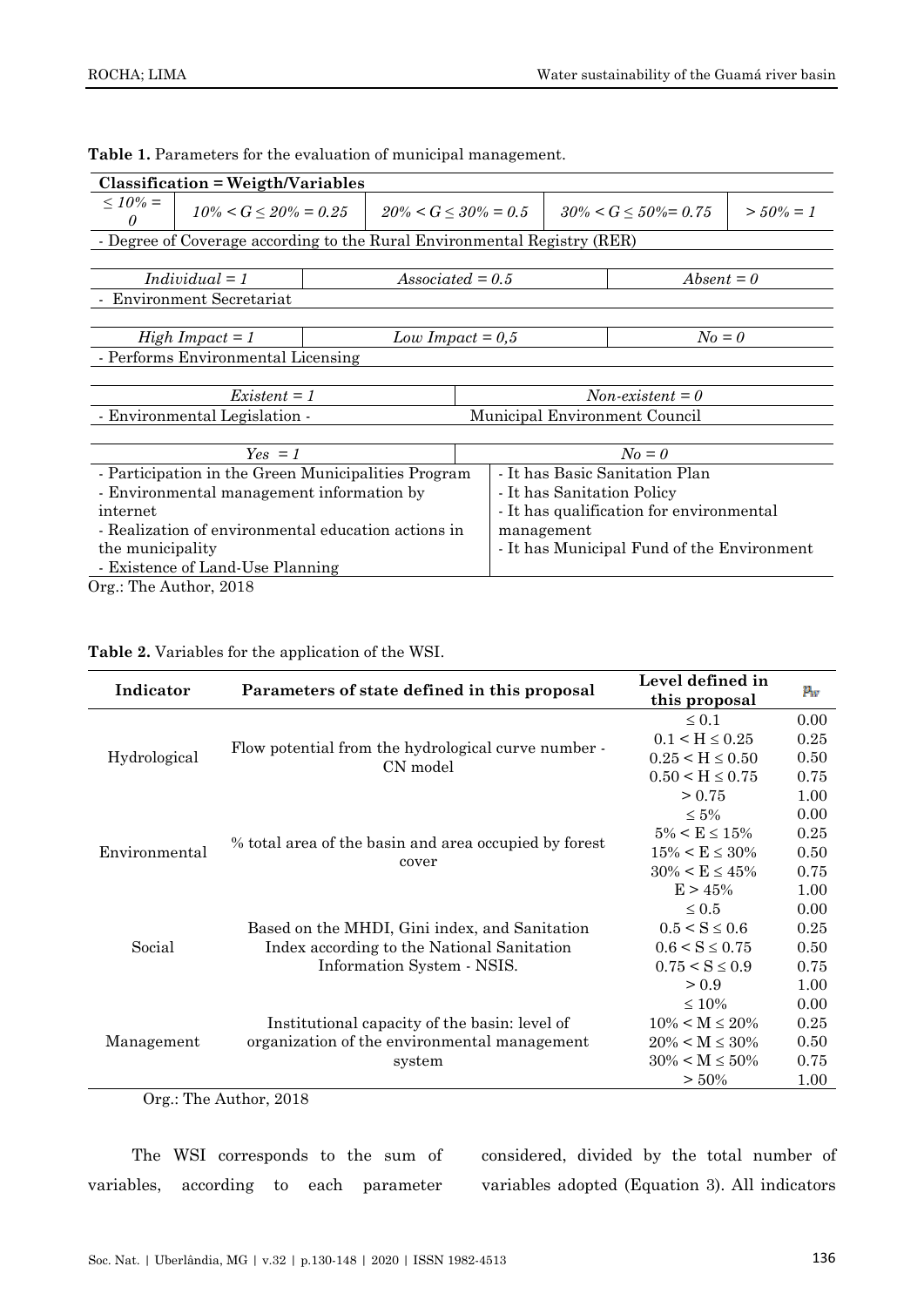have the same weight since none of the variables is considered more important than the others, but rather complementary for the sustainability of the basin. They were: hydrological  $(p_{wH})$ , environmental  $(p_{we})$ , social  $(\mathbf{p}_{ws})$ , and management  $(p_{wm})$  aspects, rated from 0 to 1 (0 indicates poor conditions and 1 indicates optimal conditions). The expression

ni represents the variables considered (Table 2). After obtaining the results, they were classified for each sub-basin according to Table 3. With the analysis of the resulting sustainability indices for each sub-basin, a weighted average in relation to the area was applied to obtain the WSI of the entire Guamá river basin.

$$
ISH = \sum p_{wi} / \sum n_i \tag{3}
$$

Equally weighted analysis facilitates structuring the dimensions of the indicators, assuming that they have intrinsic characteristics with water management, are measurable, approachable and comparable, so that redundancy effects among the selected variables are reduced [\(CARVALHO et al.,](#page-15-11)  [2013\)](#page-15-11). The analysis allows the integration of heterogeneous criteria and options simultaneously, as for example in the assessment of water sustainability. These factors are highlighted by Flores-Alsina et al. [\(2010\)](#page-16-10) in the assessment of the water quality index and by Chuang et al. [\(2018\)](#page-15-12) in the evaluation of hydroenvironmental indicators

ROCHA; LIMA Water sustainability of the Guamá river basin

in coastal systems.

| Table 3. Classification of WSI values. |                                                |
|----------------------------------------|------------------------------------------------|
| ISH $(0.00 - 1.00)$                    | Performance                                    |
| $\leq 0.20$                            | Bad/unsustainable                              |
|                                        | Poor/potentially                               |
| $0.21 \text{ to } 0.40$                | unsustainable                                  |
| $0.41 \text{ to } 0.60$                | Medium/intermediate                            |
| $0.61 - 0.80$                          | Good/potentially                               |
|                                        | sustainable                                    |
| $\geq 0.81$                            | Very good/sustainable                          |
|                                        | $Soumon$ , Adopted from Convolbe et al. (9011) |

Source: Adapted from Carvalho et al. [\(2011\)](#page-15-1).

Complementarily, aiming at an integrated analysis, the results were presented in cartographic format and using cluster analysis. The clustering methodology is a multivariate statistical analysis that enables the identification of groups with homogeneous characteristics (k-means), considering mathematical calculations of proximity (similarity) to all pairs of objects and between each object and subgroups. such that the distances between the members of a subgroup are minimal and distances between subgroups are maximum (YOSHIMITANAKA et al., 2015). Results are presented as groupings and heatmaps, where each cell corresponds to the position occupied by the value of a given variable in a unit of analysis.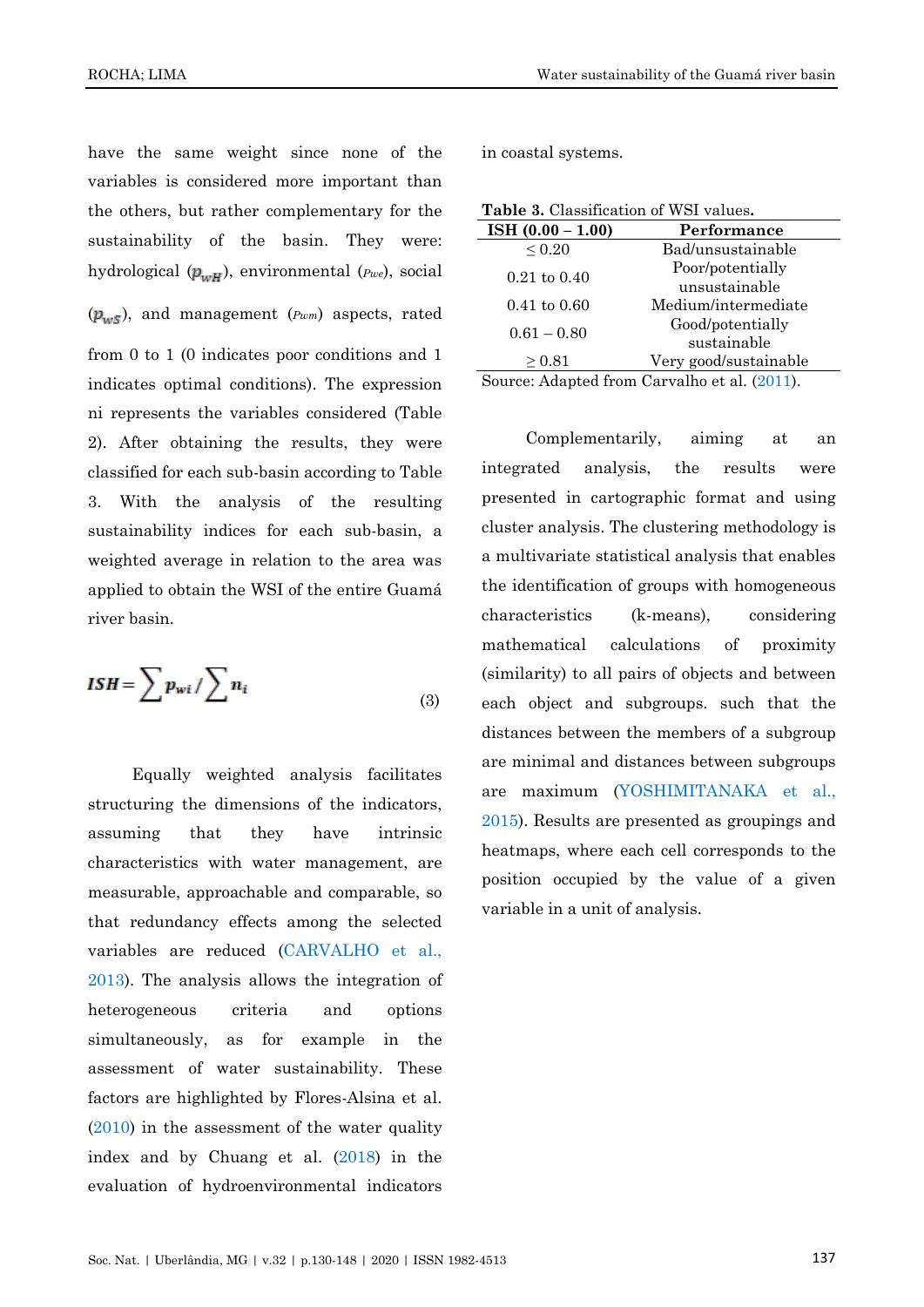### **RESULTS AND DISCUSSION**

#### *Environmental indicator*

The analysis of the land use and occupation map allowed the identification of the percentage of areas with vegetation (Table 4), and this result identified which sub-basins had the best and worst representativeness in terms of environmental indicator.

It was observed that the sub-basins that presented the best conservation stage, with the occurrence of vegetated areas, were Lower Guamá (57.87%) and Bujarú River (55.51%). In turn, the ones with the largest presence of altered areas were Mãe do Rio Stream (24.07%) and Upper Guamá (29.08%).

It is noteworthy that the largest concentration of altered areas was associated with municipalities that have characteristics focused on agribusiness, with small and medium producers that meet the needs of the state and large producers that serve the rest of Brazil and the foreign market [\(REBELLO et al., 2011\)](#page-17-10).

The results obtained are in agreement with what Watrin et al. [\(2009\)](#page-18-8) highlight to the northeast region of Pará, with pasture being the dominant pattern of land use. The same was observed by Pereira et al. [\(2015\)](#page-17-11) for the Apeú Stream basin, and by Nascimento and Fernandes [\(2017\)](#page-17-12) for a sub-basin of Upper Guamá.

**Table 4.** Area corresponding to vegetation cover in the sub-basins analyzed.

| Sub-basin                      | Area of the sub-basin<br>(ha) | <b>Total vegetation</b><br>area (ha) | <b>Total vegetation</b><br>area $(\%)$ |
|--------------------------------|-------------------------------|--------------------------------------|----------------------------------------|
| Upper Guamá                    | 331,639.30                    | 96,444.02                            | 29.08                                  |
| Apeú Stream                    | 74,737.99                     | 29,318.04                            | 39.23                                  |
| Sub-basin of Médio Guamá Oeste | 142,137.30                    | 53,676.70                            | 37.76                                  |
| Lower Guamá                    | 163,960.76                    | 94,885.30                            | 57.87                                  |
| Mãe do Rio Stream              | 155,244.52                    | 37,359.57                            | 24.07                                  |
| Middle Guamá east              | 191,134.49                    | 66,943.62                            | 35.02                                  |
| Bujarú river                   | 99,019.23                     | 54,964.38                            | 55.51                                  |
| Sujo river                     | 46,012.53                     | 17,046.30                            | 37.05                                  |
| Total                          | 1.203.886.12                  | 450.637.93                           | 37.43                                  |

Org.: The Author, 2018.

Vegetation cover is of fundamental importance for the functioning of several processes that occur in an ecosystem, such as infiltration or runoff processes, energy balance, maintenance of weather conditions, among others. Changes in vegetation cover caused by deforestation or implementation of agricultural activities can lead to several negative environmental impacts, such as river

siltation, soil compaction, triggering of erosive processes, among others [\(SILVA et al., 2017\)](#page-17-13).

#### *Hydrological indicator*

Runoff values were obtained for each subbasin analyzed through the Curve Number method (Table 5). The runoff of the sub-basins varied between 28 and 33% of the incident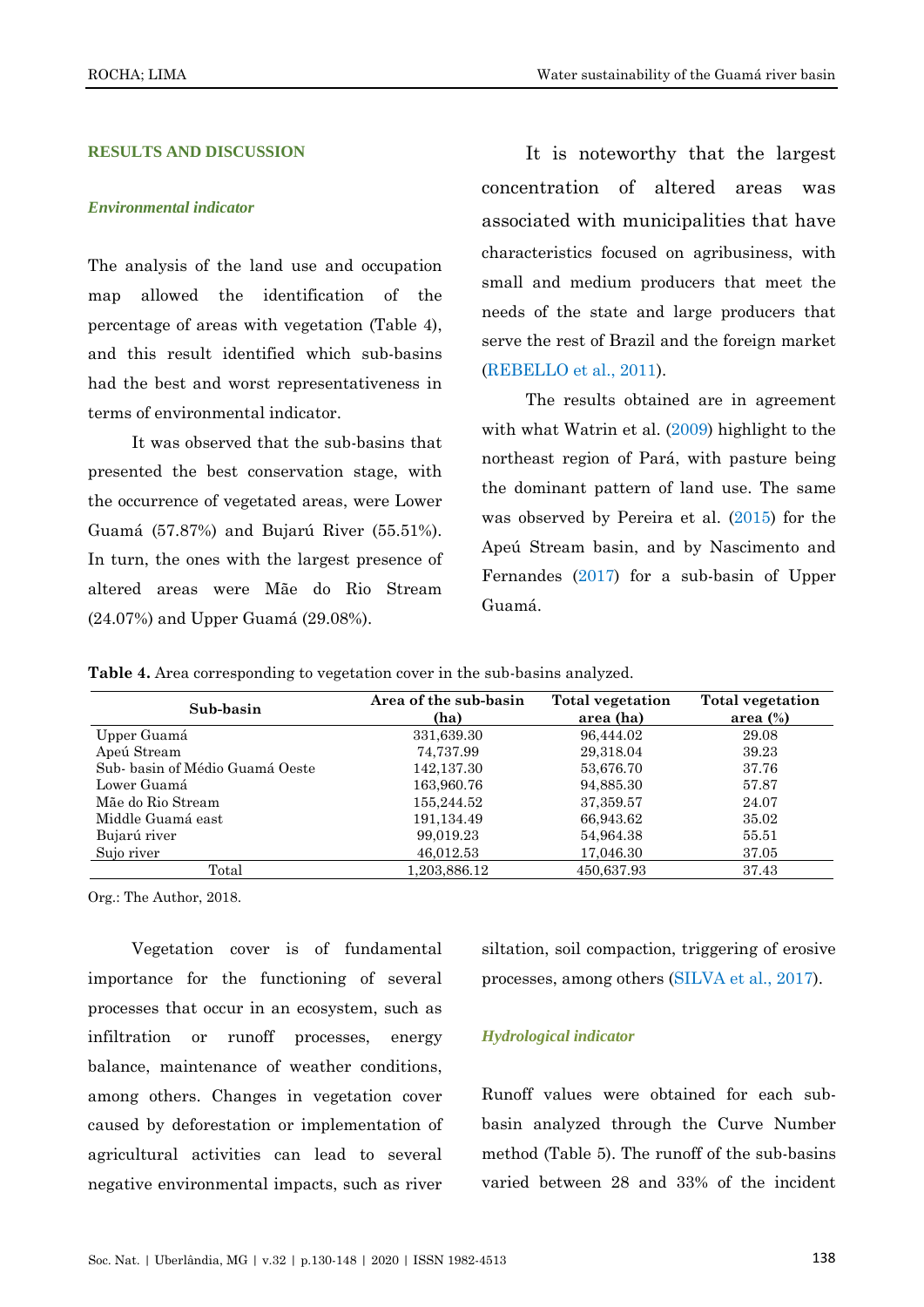precipitation values, and the sub-basin that presented the highest result was the Bujarú River, and the one with the lowest value was the Upper Guamá.

The Guamá river basin is basically composed of five dominant soil types, namely, Yellow Latosols, Concretionary Latosols, Fluvic Latosols, Quartzarenic Neosols, and Red-Yellow Argisols. Yellow Latosols occupy most of the basin, 84.91% of the land.

Yellow Latosol is characterized as deep, porous and with high texture, as well as a moderate infiltration rate, resistance and tolerance to erosion, contributing to the median runoff values in all sub-basins. These conditions favor soil fertility, because the smaller the runoff, the smaller the drag of the finer particle size of the soil [\(FEITOSA et al.,](#page-16-11)  [2010\)](#page-16-11).

The performance shown in Table 5 indicates that the best basin framework, according to the physical-water parameters, of dominant soil type is between Groups A and B, which are classified as [\(SARTORI et al., 2015\)](#page-17-14): Group A - soils with low runoff and high infiltration, very deep  $(> 2.0m)$ , with high permeability and low erodibility; Group B less permeable soils with higher potential to generate runoff, consisting mainly of moderately deep to deep soils. These characteristics make it possible to understand the runoff dynamics in the basin. Consequently, the assessment of water yield potential is also important to the planning of measures for conservation of soil and water characteristics and reduction of siltation processes and risks of floods [\(MUÑOZ-](#page-16-12)[ROBLES et al., 2011](#page-16-12)).

| Sub-basin         | Precipitation<br>(annual<br>accumulation)<br>(mm) | Runoff (mm) | Runoff from<br>precipitation $(\%)$ |
|-------------------|---------------------------------------------------|-------------|-------------------------------------|
| Bujarú river      | 2,462.78                                          | 814.12      | 33.06                               |
| Lower Guamá       | 2,642.59                                          | 767.70      | 29.05                               |
| Apeú Stream       | 2,425.84                                          | 733.17      | 30.22                               |
| Middle Guamá west | 2,331.86                                          | 680.46      | 29.18                               |
| Mãe do Rio Stream | 2,392.43                                          | 683.74      | 28.58                               |
| Middle Guamá east | 2,224.02                                          | 668.42      | 30.05                               |
| Sujo river        | 2,179.63                                          | 610.62      | 28.01                               |
| Upper Guamá       | 2.066.94                                          | 578.39      | 27.98                               |

**Table 5.** Mean superficial runoff of sub-basins.

Org.: The author, 2018.

#### *Social indicator*

Parameters related to the municipalities of the Guamá river basin, such as the municipal human development index, the Gini index and

two indices of the National Sanitation Information System related to water supply and consumption were used in the analysis of the social indicator. The weighted average values per municipality were the basis to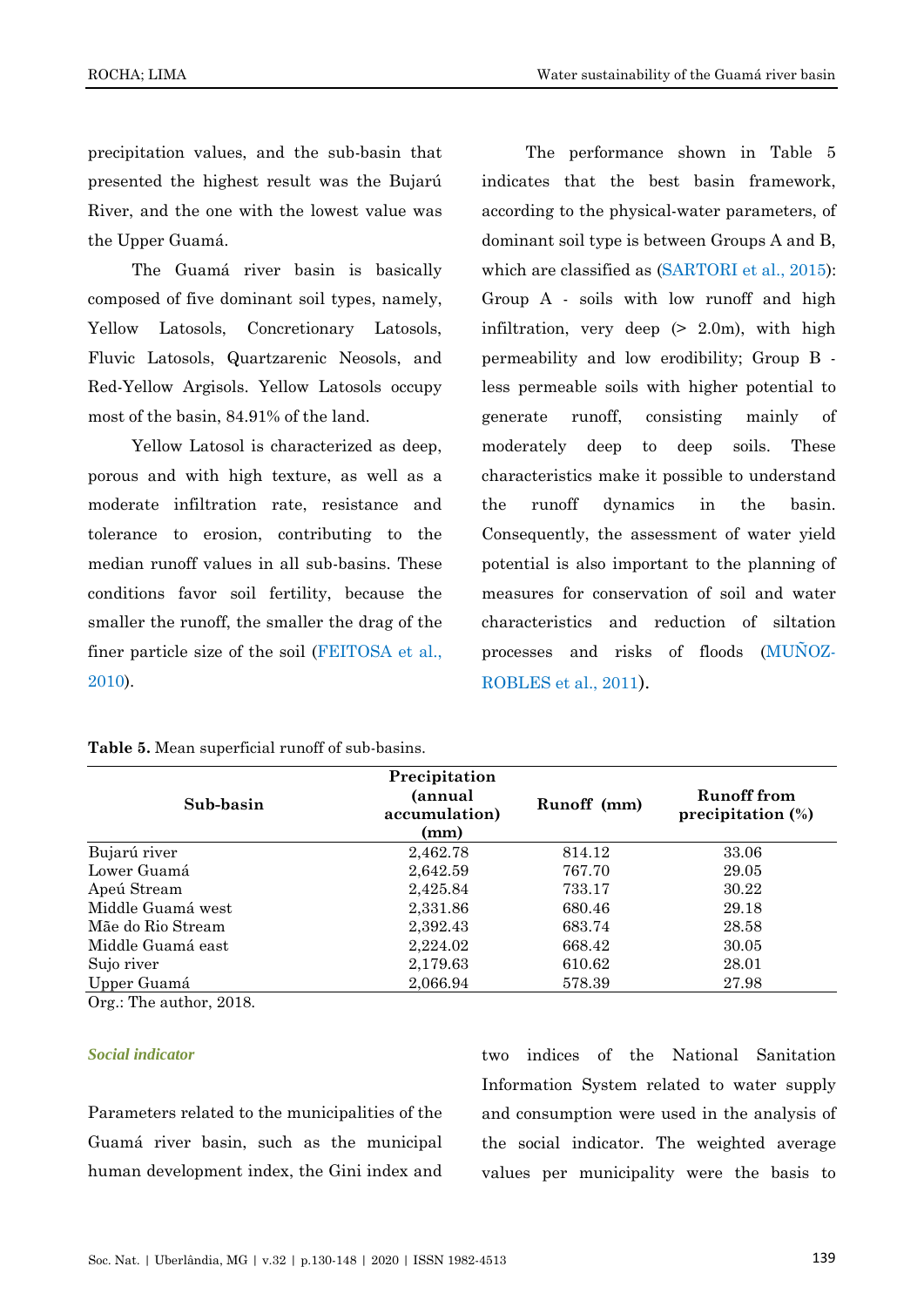determine the social indicators of the subbasins, taking into account the areas of the municipalities in relation to their respective sub-basins (Table 6).

**Table 6.** Social indicators of sub-basins.

| Sub-basin         | Social    |
|-------------------|-----------|
|                   | indicator |
| Mãe do Rio Stream | 0.66      |
| Middle Guamá West | 0.57      |
| Alto Guamá        | 0.57      |
| Sujo river        | 0.56      |
| Lower Guamá       | 0.55      |
| Bujarú river      | 0.51      |
| Apeú Stream       | 0.49      |
| Middle Guamá East | 0.48      |

\*There is no information regarding the index. Source: Brasil [\(2010\)](#page-15-8); Brasil [\(2016\)](#page-15-13). Org.: The author, 2018.

It was observed that the sub-basin that was most prominent in relation to this indicator was Mãe do Rio Stream, with a value of 0.66. This basin is composed by the municipalities of Capitão Poço, São Domingos do Capim, Irituia and Mãe do Rio, which stand out mainly in relation to the water supply.

The least prominent sub-basin was the Middle Guamá east sector, with a value of 0.48, composed by the municipalities of Bonito, Capitão Poço, Irituia, Ourém, Santa Luzia do Pará and São Miguel do Guamá, two of which did not present information about two of the indices analyzed (Bonito and São Miguel do Guamá).

#### *Management indicator*

The analysis of management of the municipalities was based on the mean values obtained by assigning weight to the 13 variables analyzed (Table 1) regarding the presence or degree of coverage of: environmental legislation, municipal council environment, environmental licensing, Environment Secretariat, Rural Environmental Registry (RER), Green Municipalities Program, environmental management via internet, environmental education in the municipality, municipal landuse planning, basic sanitation plan, sanitation policy, environmental management and Municipal Fund of the Environment. Based on these variables, a value was generated for the management indicator for each municipality and then weighted for the sub-basin area (Table 7).

| Table 7. Management indicators of sub-basins. |  |
|-----------------------------------------------|--|
|-----------------------------------------------|--|

| Sub-basin               | <b>Management</b><br>indicator |
|-------------------------|--------------------------------|
| Apeú Stream             | 0.62                           |
| Bujarú river            | 0.56                           |
| Middle Guamá West       | 0.53                           |
| Middle Guamá East       | 0.42                           |
| Lower Guamá             | 0.40                           |
| Mãe do Rio Stream       | 0.37                           |
| Upper Guamá             | 0.29                           |
| Sujo river              | 0.26                           |
| Org.: The author, 2018. |                                |

The Guamá river basin is heterogeneously composed of 19 municipalities that present different percentages in area (contained in the basin) of different representativeness: Acará (0.80%); Ananindeua (0.15%); Belém (0.96%); Benevides (0.51%); Bonito (0.65%); Bujaru (7.96%); Capitão Poço (21.59%); Castanhal (3.82%); Concordia do Pará (5.40%); Garrafão do Norte (13.92%); Inhangapi (3.87%); Irituia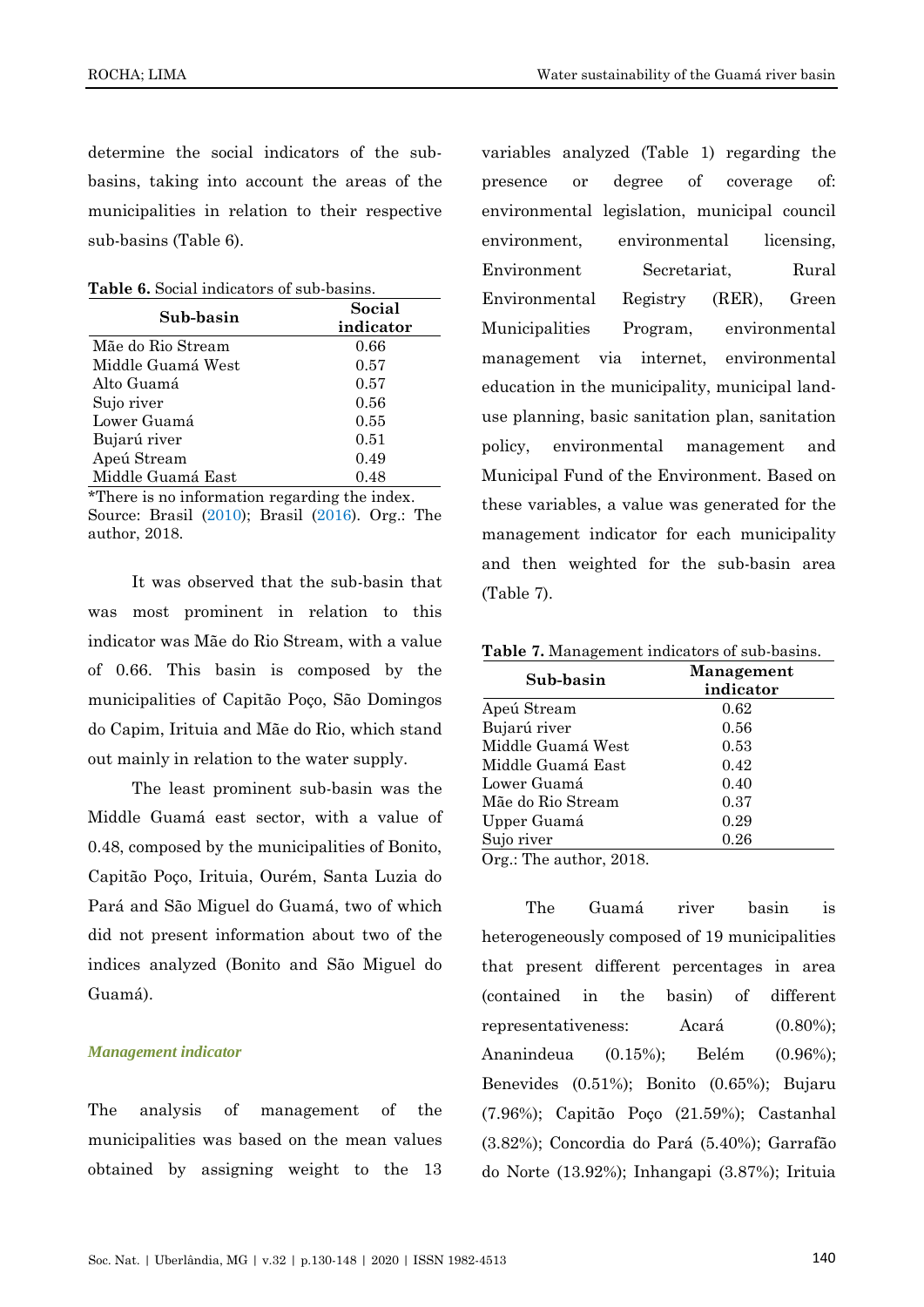(11.15%); Mãe do Rio (3.38%); Marituba (0.28%); Ourem (3.45%); Santa Izabel do Pará (4.78%); Santa Luzia do Pará (5.48%), São Domingos do Capim (3.83%); and São Miguel do Guamá (8%). Of these, 14 present their municipal headquarters within the basin area. As management indicators refer to the political actions in the municipality as a whole, it was decided to attribute equal weights because it is understood that, once consolidated, management actions will have consequences distributed throughout the territory.

The procedure adopted follows the premise discussed by Carvalho [\(2014\)](#page-15-0) in stating that the integrity of watersheds must encompass a systemic understanding of sustainability, with water being understood as a whole in spatial relationships, with integrated environmental planning of watersheds associated with territorial planning.

The sub-basin with the highest value for this indicator was the Apeú stream, which comprises the municipalities of Castanhal and Santa Izabel do Pará that obtained values above 0.50, and Inhangapi had a low management indicator. The sub-basins of the Sujo River and the upper Guamá River had the lowest values. This is because both municipalities had indicators below 0.40, indicating that they need more immediate actions to strengthen environmental management.

Water sustainability was initially calculated per sub-basin, and the results were framed according to each indicator: hydrological, environmental, social and management (Figure 2). Figure 3 represents the treatment given to the indicator categories using the clustering methodology. Relationships observed spatially or by cluster indicate existing similarities and factors of greater intervention. The basin can be viewed in 3 major segments: Upper Guamá – Sujo river - Mãe do Rio stream; Middle Guamá – Apeú Stream; Bujarú River - Lower Guamá.

The social (S) and management (M) indicators are the most responsible for the fragilities observed, mainly pressing the Upper Guamá, Apeú Stream and Mãe do Rio Stream sub-basins. The WSI is the global average of the four indicators and this indicator analysis allowed obtaining the water sustainability indices of each sub-basin and their respective performances (Table 8). The analysis resulted in a value of 0.54.

Maynard et al. [\(2017\)](#page-16-13) obtained a value of 0.66 for the Japaratuba river basin (SE), with the weakest indicators being the hydrological and management ones. Silva [\(2017\)](#page-17-6) obtained a value of 0.53 for the Piranhas-Açu sub-basin (RN), also identifying that, in general, the indicators related to socioeconomic and management aspects make a considerable contribution to the maintenance of intermediate sustainability.

# *Water sustainability index*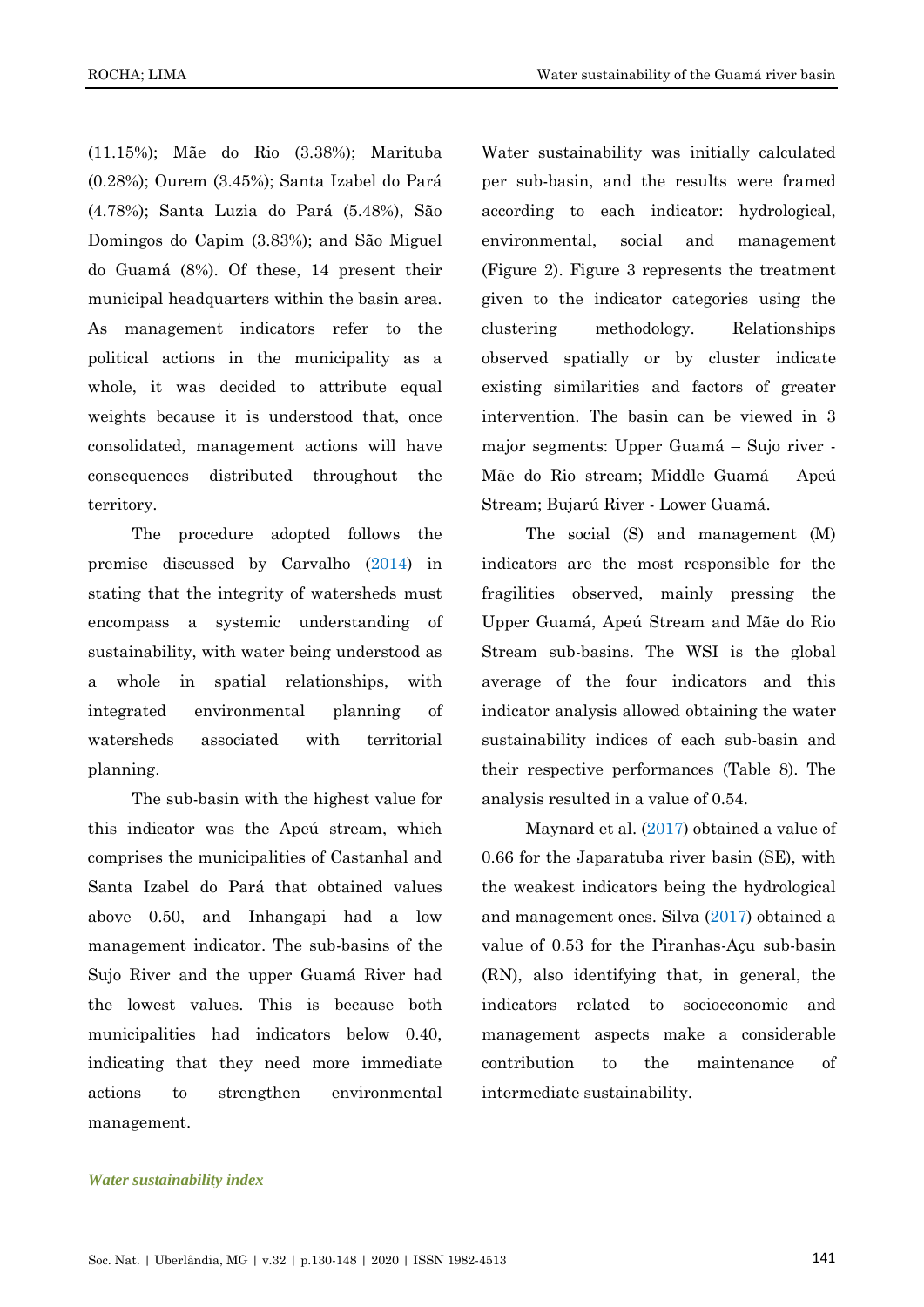Figure 2 - Water sustainability index based on environmental, hydrological, social and management indicators for the sub-basins: I- Lower Guamá; II- Apeú Stream; III- Bujarú River; IV- Middle Guamá west sector; V- Middle Guamá east sector; VI- Mãe do Rio Stream; VII- Rio Sujo; VIII- Upper Guamá. 48°20'0"W 47°30'0"W 48°20'0"W 47°30'0"W



Org.: The author, 2018.

Figure 3. (a) Result of analysis by hierarchical clustering. (b) Representation of the cluster analysis through color matrices - Heatmaps.



Org.: The author, 2018.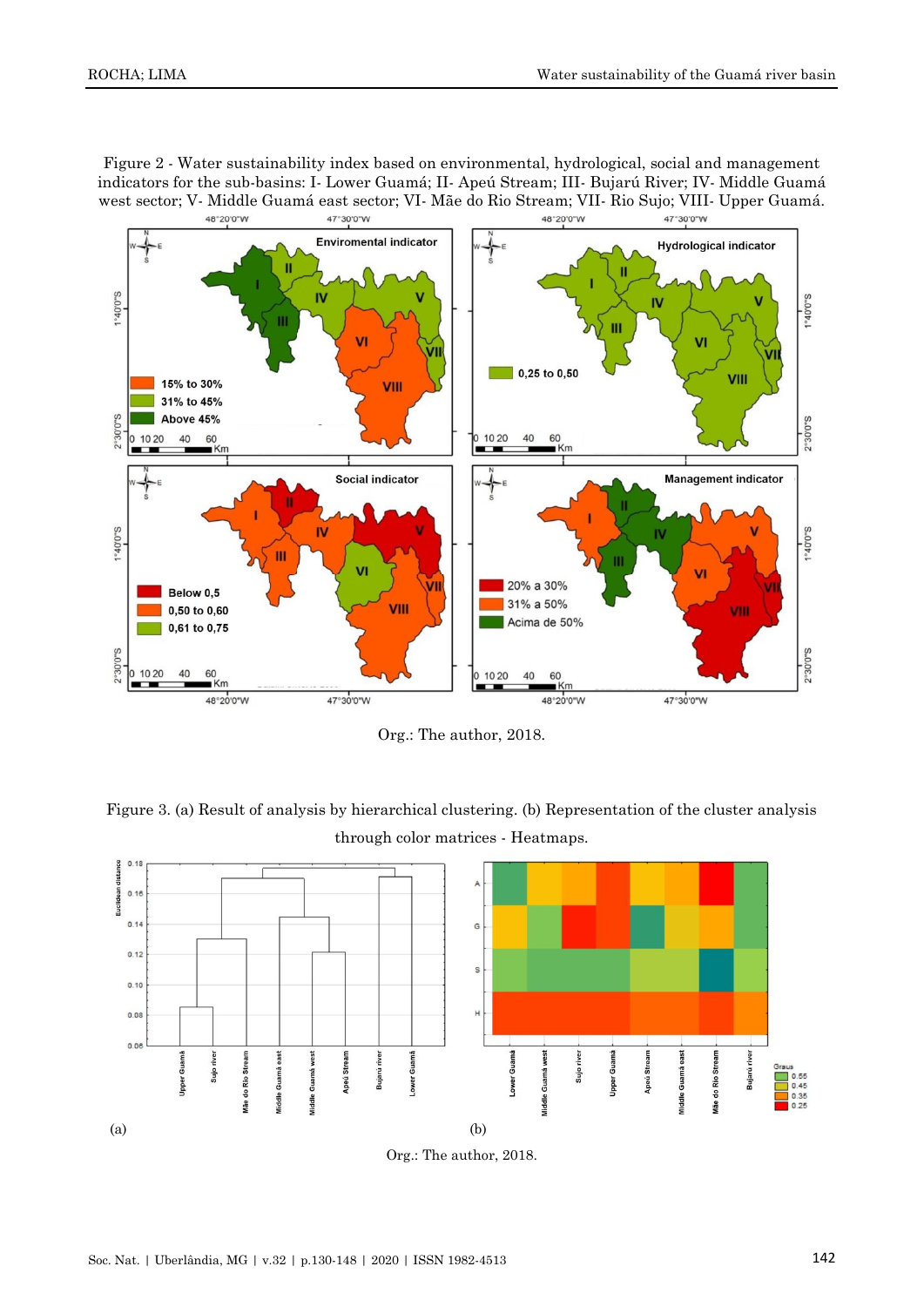| Sub-basin          | ISH  | Performance         |
|--------------------|------|---------------------|
| Lower Guamá        | 0.63 | Good/potentially    |
|                    |      | sustainable         |
| Apeú Stream        | 0.56 | Medium/Intermediate |
| Bujarú River       | 0.69 | Good/potentially    |
|                    |      | sustainable         |
| Middle Guamá Oeste | 0.63 | Good/potentially    |
|                    |      | sustainable         |
| Mãe do Rio Stream  | 0.56 | Medium/Intermediate |
| Middle Guamá East  | 0.50 | Medium/Intermediate |
| Sujo River         | 0.50 | Medium/Intermediate |
| Upper Guamá        | 0.44 | Medium/Intermediate |

**Table 8.** Water sustainability indices of the subbasins.

Org.: The author, 2018.

Juwana et al. [\(2012\)](#page-16-4) presented a review of water sustainability indicators and highlighted the influence that the "management" component may have on the others, where unfavorable conditions in the "hydrological" and "environmental" axes may have their impacts reduced with better management conditions of water resources.

The values of the social indicator showed the need to seek alternatives that contribute to the improvement of the indices analyzed, to obtain circumstances that favor an ideal quality of life and assurance of quality basic services for the population. Environmental management is of fundamental importance for the organization of municipalities and, consequently, of sub-basins. Investing in actions focused on this criterion represents a beneficial strategy for the maintenance of subbasins, in addition to strengthening and conserving the interdependent relationships that occur in their territories [\(MARTINS et](#page-16-14)  [al., 2010\)](#page-16-14).

The global average obtained for the basin showed its situation in relation to water sustainability, urging for the establishment of water management programs capable of enhancing the scenario presented, through more responsible actions by management regulators and other sectors of society. Water sustainability suggests the conditions necessary for basins to have conditions to replenish resources, compatible with the existing demand, always aiming at a consumption that is equal to or lower than their recovery capacity [\(TAMASAUSKAS et](#page-18-9)  [al., 2016\)](#page-18-9).

The indicators analyzed demonstrated that the process of use and occupation of the territory of the Guamá river basin has a high potential to interfere with water sustainability, since they exert a positive or negative influence on it. Where the evolutionary dynamics of a landscape are understood by its historical processes at different time scales and according to the predominant environmental characteristics, both aspects contribute to the establishment of a local distribution pattern [\(VIEIRA et al.,](#page-18-10)  [2007\)](#page-18-10).

The evolutionary dynamics from the perspective of sustainability of the Guamá river basin has several historical landmarks, such as the construction of the Belém-Brasília highway (BR 010), responsible for the emergence of dozens of towns, villages and cities, particularly those in the NE region of the state [\(TAVARES, 2008\)](#page-18-11). Given this context, land use forms have marked northeastern Pará by a process of decharacterization due to deforestation. The percentage of change due to anthropism in the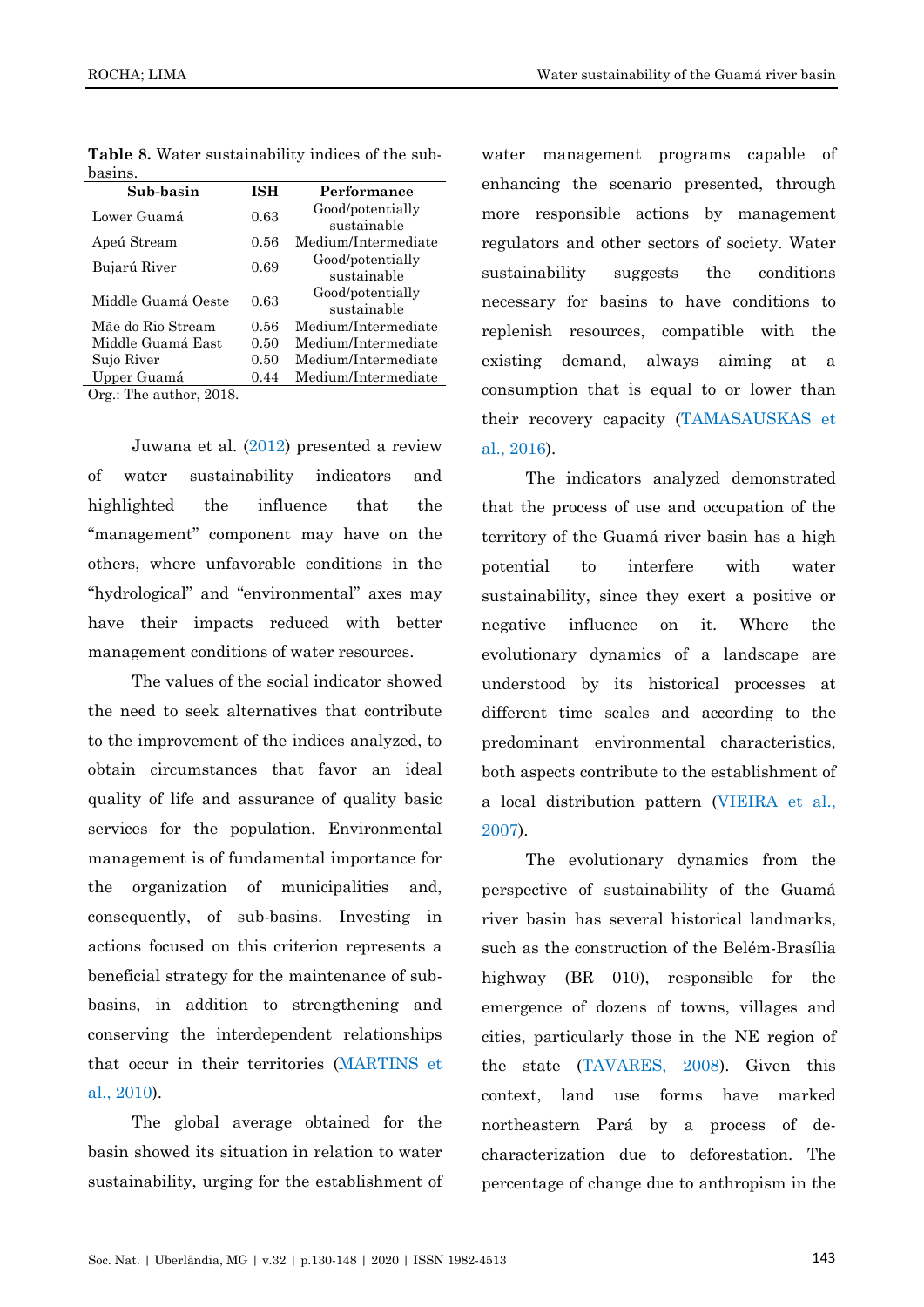region has reached almost 25%, concomitant to the growth of logistic services and natural resources exploitation services such as logging, slashand-burn agriculture, and livestock, forming a mosaic of different degrees of plant succession, agricultural crops and pasture areas [\(CORDEIRO et al., 2017\)](#page-16-15).

Regarding the use of the Guamá river basin, it covers part of the municipalities of the Metropolitan Region of Belém, with the headwaters of its sub-basins having the axis of the BR-360, that connects Pará to Maranhão, and of the BR-010, that makes the connection with the southeast of the state, as water divisors. Thus, their urban centers have the ability to polarize and influence a significant number of smaller cities and articulate relationships of all kinds, with the presence of medium-sized urban centers that make up the metropolitan area [\(TRINDADE Jr, 2011\)](#page-18-0).

Land use in the Guamá basin faces future prospects of water sustainability for the region, with a high degree of urbanization, concentration of economic activities accompanied by growing poverty and persistent social problems (access to health, education, housing and basic sanitation) necessary for a large portion of the population [\(SILVA; SILVA, 2008\)](#page-17-15).

# **FINAL CONSIDERATIONS**

The WSI was more representative in the subbasins where there was a higher runoff, higher concentration of vegetated areas, significant quality of life, and strengthened management. Thus, the results obtained indicated that the lower Guamá sub-basins (0.63), the Middle Guamá west sector (0.63), and the Bujarú river (0.69) had good sustainability conditions. The sub-basins of the Upper Guamá (0.44), Mãe do Rio Stream (0.56), Sujo River (0.50), Middle Guamá east sector (0.50), and Apeú Stream (0.56) had an intermediate performance. Thus, the water sustainability of the Guamá river basin was intermediate, with a value of 0.54.

It was observed that the research carried out in the basin-scale allowed the joint analysis of hydrological, environmental, social and management aspects. Considering the context of the Guamá river basin, measures are needed for strategic planning linked to its management, where managers and other sectors of society must work more efficiently to minimize pressures on remnant vegetation so as to strengthen institutional capacity and improve the quality of resources and livelihoods of the population, to enhance the sustainability of the basin as a whole.

#### **ACKNOWLEDGEMENTS**

To the Coordination for Improvement of Higher Education Personnel (CAPES) and the National Council for Scientific and Technological Development (CNPq) for the funding given for the development of the research.

# **REFERENCES**

<span id="page-14-0"></span>ARAGÓN, L. E. A dimensão internacional da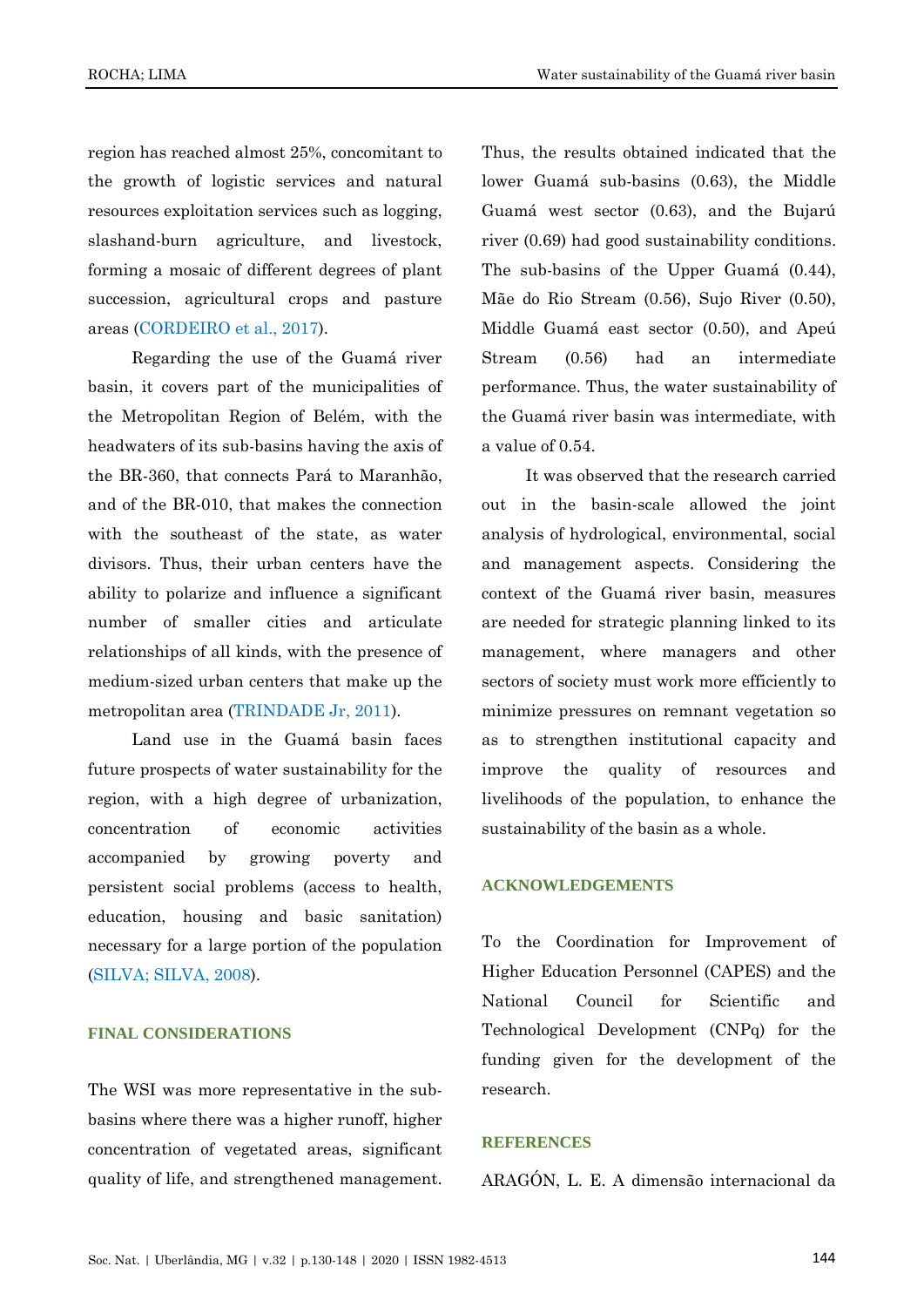Amazônia: um aporte para sua interpretação. **R. NERA**, n. 42, p. 14-33, 2018.

- BARROSO, D. F. R.; FIGUEIREDO, R. O.; PIRES, C. S.; COSTA, F. F. Avaliação da sustentabilidade ambiental de sistemas agropecuários em microbacias do nordeste paraense a partir de parâmetros físicoquímicos. **R. do Instituto Histórico e Geográfico do Pará**, v. 2, n. 2, p. 56-68, 2015. [https://doi.org/10.17553/2359-](https://doi.org/10.17553/2359-0831/ihgp.v2n2p56-68) [0831/ihgp.v2n2p56-68](https://doi.org/10.17553/2359-0831/ihgp.v2n2p56-68)
- <span id="page-15-7"></span>BECKER, B. **Amazônia**: geopolítica na virada do III milênio. Rio de Janeiro: Garamond, 2009, 168 p.
- BEZERRA, C. G.; SANTOS, A. R.; PIROVANI, D. B.; PIMENTEL, L. B.; EUGENIO, F. C. Estudo da fragmentação florestal e ecologia da paisagem na sub-bacia hidrográfica do córrego horizonte, Alegre, ES. **Espaço & Geografia**, v. 14, n. 2, p. 257-277, 2011.
- <span id="page-15-4"></span>BLAIN, G. C.; BRUNINI, O. Análise comparativa dos Índices de Seca de Palmer, Palmer Adaptado e Índice Padronizado de Precipitação no estado de São Paulo. **R. B. de Meteorologia**, v. 22, n. 1, p. 105-111, 2007. [https://doi.org/10.1590/S0102-](https://doi.org/10.1590/S0102-77862007000100011) [77862007000100011](https://doi.org/10.1590/S0102-77862007000100011)
- <span id="page-15-3"></span>BLANC, I.; FRIOT, D.; MARGNI, M.; JOLLIET, O. Towards a New Index for Environmental Sustainability Based on a DALY Weighting Approach. **Sustainable Development**, v. 16, p. 251-260, 2008. <https://doi.org/10.1002/sd.376>
- <span id="page-15-2"></span>BÖHRINGER, C.; JOCHEM, P. E. P. Measuring the immeasurable - A survey of sustainability indices. **Ecological Economics**, v. 63, p. 1-8, 2007. [https://doi.org/10.1016/j.ecolecon.2007.03.00](https://doi.org/10.1016/j.ecolecon.2007.03.008)  $\mathbf{Q}$
- <span id="page-15-5"></span>BOYACIOGLU, H. Dvelopment of a Water Quality Index Based on a European Classification Scheme. **Water**, v. 33, p. 101- 106, 2007. <http://dx.doi.org/10.4314/wsa.v33i1.47882>
- <span id="page-15-8"></span>BRASIL. Instituto Brasileiro de Geografia e Estatística (IBGE). **Censo demográfico 2010**. Disponível em: [<http://www.ibge.gov.br/home/>](http://www.ibge.gov.br/home/). Acesso em: 09 de Setembro de 2015.
- <span id="page-15-9"></span>BRASIL. Instituto Brasileiro de Geografia e Estatística (IBGE). **Manual técnico de uso da terra**: manuais técnicos em

geociências. Brasília, DF: Instituto Brasileiro de Geografia e Estatística – IBGE, 2013. 171 p.

- <span id="page-15-13"></span>BRASIL. Sistema nacional de informações sobre o saneamento (SNIS). **Séries históricas.** 2016. Disponível em: [<http://www.snis.gov.br/>](http://www.snis.gov.br/). Acesso em: 28 de setembro de 2017.
- CABRAL, S. L.; CAMPOS, J. N. B.; SILVEIRA, C. S.; PEREIRA, J. M. R. O Intervalo de tempo para uma máxima previsiblidade da precipitação sobre o semiárido brasileiro. **R. B. de Meteorologia**, v. 31, n. 2, p. 1-9, 2016. [https://doi.org/10.1590/0102-](https://doi.org/10.1590/0102-778631220130034) [778631220130034](https://doi.org/10.1590/0102-778631220130034)
- <span id="page-15-10"></span>CALZAVARA, S. F.; FERNANDEZ, O. V. Q. Uso e ocupação do solo e número de curva (CN) na bacia hidrográfica do córrego Matilde Cuê, Marechal Cândido Rondon (PR). **Geoingá**, v. 7, n. 1, p. 185-209, 2015.
- <span id="page-15-11"></span>CARVALHO, J. R. M.; CURI, W. F.; CURI, R. C. Uso da análise multicritério na construção de um índice de sustentabilidade hidroambiental: estudo em municípios paraibanos. **R. B. de Gestão e Desenvolvimento Regional**, v. 9, n. 2, p. 3-26, 2013.
- <span id="page-15-1"></span>CARVALHO, J. R. M.; CURI, W. F.; CARVALHO, E. K. M. A.; CURI, R. C. Proposta e validação de indicadores hidroambientais para bacias hidrográficas: estudo de caso na sub-bacia do alto curso do Rio Paraíba, PB. **Sociedade & Natureza**, v. 23, n. 2, p. 295-310, 2011.
- <span id="page-15-0"></span>CARVALHO, R. G. As bacias hidrográficas enquanto unidades de planejamento e zoneamento ambiental no Brasil. **Caderno Prudentino de Geografia**, n. 36, p. 26-43, 2014.
- <span id="page-15-6"></span>CHAVES, H. M. L.; ALIPAZ, S. M. F. An integrated indicator based on basin hydrology, environment, life, and policy: the watershed sustainability index. **Water Resources Management**, v. 21, n. 5, p. 883-895, 2007. <http://dx.doi.org/10.1007/s11269-006-9107-2>
- <span id="page-15-12"></span>CHUANG, Y. H.; YU, R. F.; CHEN, W. Y.; CHEN, H. W.; SU, Y. T. Sustainable planning for a coastal wetland system with an integrated ANP and DPSIR model for conflict resolution. **Wetlands, Ecology and Management**, v. 26, n. 6, p. 1015-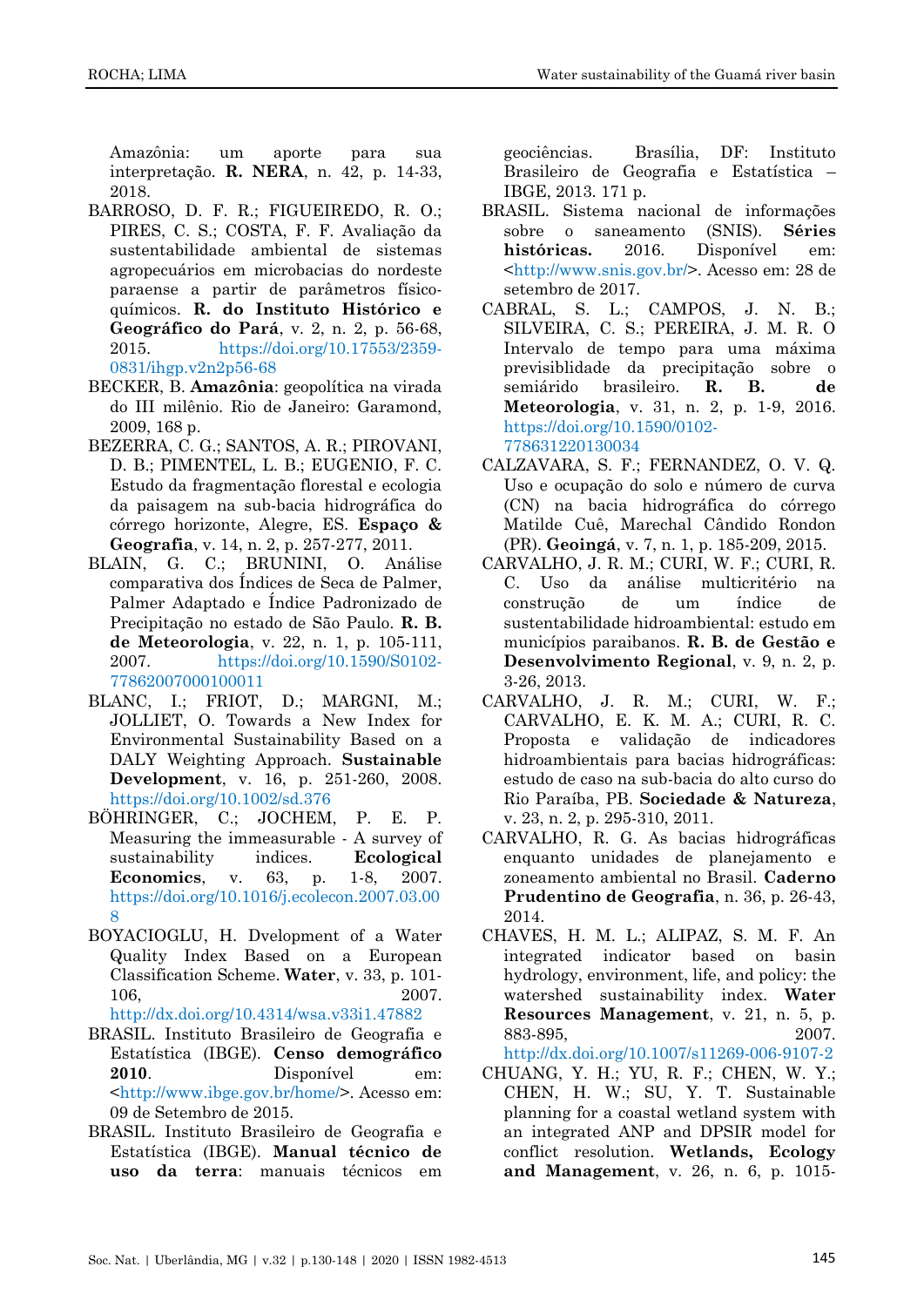1036, 2018.

<http://dx.doi.org/10.1007/s11273-018-9627-6>

- <span id="page-16-15"></span>CORDEIRO, I. M. C. C.; RANGEL-VASCONCELOS, L. G. T.; SCHWARTZ, G.; OLIVEIRA, F. A. **Nordeste Paraense**: panorama geral e uso sustentável das florestas secundárias. Belém: Embrapa Amazônia Oriental, 2017, p. 19 - 58.
- <span id="page-16-9"></span>CORREIA, E. F. G.; RIBEIRO, G. P.; BAPTISTA, A. C. Modelagem hidrológica da bacia hidrográfica do rio Bengalas, Nova Friburgo, RJ, utilizando o potencial de geotecnologias na definição de áreas de risco à inundação. **R. B. de Cartografia**, v. 67, n. 6, p. 1183-1202, 2015.
- <span id="page-16-1"></span>CORTÉS, A. E.; OYARZÚN, R.; KRETSCHMER, N.; CHAVES, H.; SOTO, G.; SOTO, M.; AMÉZAGA, J.; OYARZÚN, J.; RÖTTING, T.; SEÑORET, M.; MATURANA, H. Application of the Watershed Sustainability Index to the Elqui river basin, North-Central Chile. **Obras y Proyectos**, v. 12, p. 57-69, 2012. [http://dx.doi.org/10.4067/S0718-](http://dx.doi.org/10.4067/S0718-28132012000200005) [28132012000200005](http://dx.doi.org/10.4067/S0718-28132012000200005)
- <span id="page-16-3"></span>EMERSON, J.; ESTY, D. C.; LEVY, M. A.; KIM, C. H.; MARA, V.; SHERBININ, A.; SREBOTNJAK T. **2010 Environmental Performance Index**. New Haven: Yale Center for Environmental Law and Policy, 2010, 87 p.
- <span id="page-16-2"></span>FAO. **Water for Sustainable Food and Agriculture**: a report produced for the G20 Presidency of Germany Rome: Food and Agriculture Organization of the United Nations, 2017, 33 p.
- <span id="page-16-6"></span>FARO, G. T. C.; GARCIA, J. I. B.; OLIVEIRA, C. P. M.; RAMOS, M. R. S. Application of indices for water resource systems stress assessment. **B. J. of Water Resources**, v. 24, e7, 2019. https://doi.org/10.1590/2318- 0331.241920180106
- <span id="page-16-11"></span>FEITOSA, A.; FECHINE, J. A. L.; FERREIRA, C. W. S.; ARAÚJO, M. S. B. Modelagem dinâmica de escoamento superficial influenciando a susceptibilidade à erosão dos solos num município do semi-árido de Pernambuco. **R. B. de Geomorfologia**, v. 11, n. 2, p. 75-82, 2010. <http://dx.doi.org/10.20502/rbg.v11i2.154>
- <span id="page-16-7"></span>FERREIRA, A. V.; SÁNCHEZ-ROMÁN, R. M.; GONZÁLEZ, A. M. G. O. Temporal dynamic modeling for the assessment of water

availability and its effects on sustainability of water resources at Boi Branco Sub-basin, SP, Brazil. **Athens J. of Sciences**, v. 3, n. 2, p. 137-154, 2016. <https://doi.org/10.30958/ajs.3-2-4>

- <span id="page-16-10"></span>FLORES-ALSINA, X.; GALLEGO, A.; FEIJOO, G.; RODRIGUEZ-RODA, I. Multiple-objective evaluation of wastewater treatment plant control alternatives. **J. of Environmental Management**, v. 91, p. 1193-1201, 2010. [https://doi.org/10.1016/j.jenvman.2010.01.0](https://doi.org/10.1016/j.jenvman.2010.01.009) [09](https://doi.org/10.1016/j.jenvman.2010.01.009)
- <span id="page-16-8"></span>HTCF. **Mission creek sustainable watershed indicators workbook.** British Columbia: Habitat Conservation Trust Fund, 2003, 24 p.
- <span id="page-16-4"></span>JUWANA, I.; MUTTIL, N.; PERERA, B. J. C. Indicator-based Water Sustainability Assessment - a review. **Science of the Total Environment**, v. 438, p. 357-371, 2012.

[https://doi.org/10.1016/j.scitotenv.2012.08.0](https://doi.org/10.1016/j.scitotenv.2012.08.093) [93](https://doi.org/10.1016/j.scitotenv.2012.08.093)

- <span id="page-16-5"></span>KEYANTASH, J. A.; DRACUP, J. A. An aggregate drought index: assessing drought severity based on fluctuations in the hydrologic cycle and surface water storage. **Water Resources Research**, v. 40, W09304, 2004. <https://doi.org/10.1029/2003WR002610>
- <span id="page-16-0"></span>MARQUES, R. V. Recursos hídricos no Brasil: um panorama histórico e institucional. **R. Tecnologia & Cultura**, v. 19, n. 29, p. 15- 23, 2017.
- <span id="page-16-14"></span>MARTINS, A. A.; SOUZA, C. S. M.; FERREIRA, R. S.; SICILIANO, A. A importância da gestão ambiental com foco na sustentabilidade ambiental. **Avesso do Avesso**, v. 8, n. 8, p. 1-16, 2010.
- <span id="page-16-13"></span>MAYNARD, I. F. N.; CRUZ, M. A. S.; GOMES, L. J. Applying a sustainability index to the Japaratuba river wathershed in Sergipe State. **Ambiente & Sociedade**, v. 20, n. 2, p. 201-220, 2017. [https://doi.org/10.1590/1809-](https://doi.org/10.1590/1809-4422asoc0057r1v2022017) [4422asoc0057r1v2022017](https://doi.org/10.1590/1809-4422asoc0057r1v2022017)
- <span id="page-16-12"></span>MUÑOZ-ROBLES, C.; REID, N.; TIGHE, M.; BRIGGS, S. V.; WILSON, B. Soil hydrological and erosional responses in patches andinter-patches in vegetation states in semiarid Australia. **Geoderma**, v. 160, p. 524–534, 2011.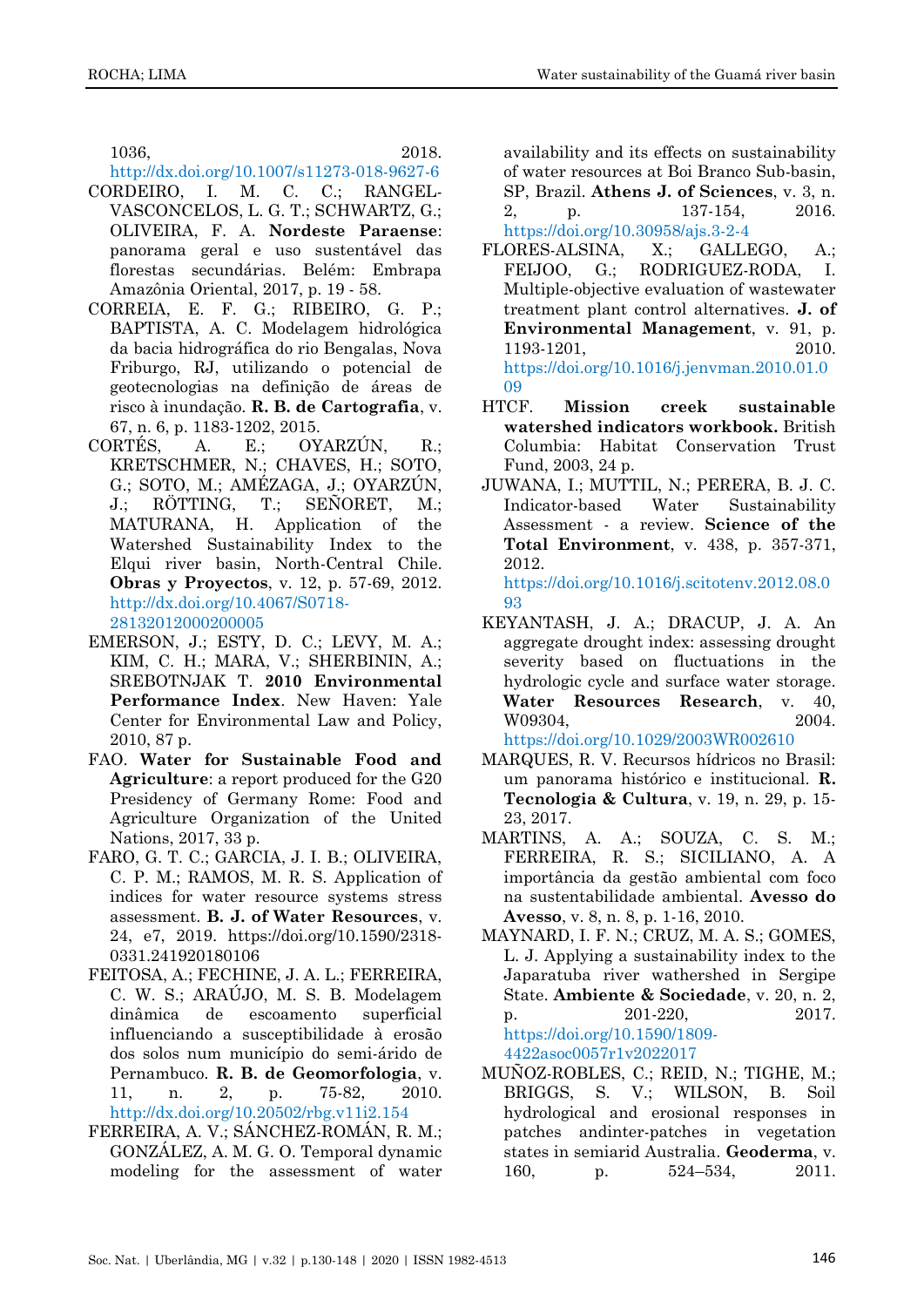[https://doi.org/10.1016/j.geoderma.2010.10.0](https://doi.org/10.1016/j.geoderma.2010.10.024) [24](https://doi.org/10.1016/j.geoderma.2010.10.024)

- <span id="page-17-3"></span>NARDO, M.; SAISANA, M.; SALTELLI, A.; TARANTOLA, T.; HOFFMAN, A.; GIOVANNINI, E. **Handbook on Constructing Composite Indicators** - Methodology and User Guide. Paris, France: OECD Publications, 2008, 162 p.
- <span id="page-17-12"></span>NASCIMENTO, T. V.; FERNANDES, L. L. Mapeamento de uso e ocupação do solo em uma pequena bacia hidrográfica da Amazônia. **Ciência e Natura**, v. 39, n. 1, p. 170-178, 2017.
- <span id="page-17-11"></span>PEREIRA, B. W. F.; MACIEL, M. N. M.; OLIVEIRA, F. A.; SILVA, H. A. S.; BRAGA, T. G. M.; FIGUEIREDO, D. B. Estrutura da paisagem da bacia hidrográfica do rio Peixe-Boi com base na fragmentação da vegetação. **R. de Ciências Agrárias**, v. 58, n. 2, p. 159-167, 2015.
- <span id="page-17-0"></span>PRATES, R. C.; BACHA, C. J. C. Os processos de desenvolvimento e desmatamento da Amazônia. **Economia e Sociedade**, v. 20, n. 3, p. 601-636, 2011. [https://doi.org/10.1590/S0104-](https://doi.org/10.1590/S0104-06182011000300006) [06182011000300006](https://doi.org/10.1590/S0104-06182011000300006)
- <span id="page-17-10"></span>REBELLO, F. K.; SANTOS, M. A. S.; HOMMA, A. K. O. Modernização da agricultura nos municípios do nordeste paraense: determinantes e hierarquização no ano de 2006. **R. de Economia e Agronegócio**, v. 9, n. 2, p. 209-232, 2011.
- <span id="page-17-1"></span>RIBEIRO, C. R.; PIZZO, H. S. Avaliação da sustentabilidade hídrica de Juiz de Fora/MG. **Mercator**, v. 10, n. 21, p. 171- 188, 2011.

<https://doi.org/10.4215/RM2011.1021.0012>

- <span id="page-17-4"></span>RICKWOOD, C. J.; CARR, G. M. Development and Sensitivity Analysis of a Global Drinking Water Quality Index. **Environmental Monitoring and Assessment**, v. 156, n. 1-4, p. 73-90, 2009. https://doi.org/10.1007/s10661-008-0464-6
- <span id="page-17-7"></span>RIVERO, S.; ALMEIDA, O.; ÁVILA, S.; OLIVEIRA, W. Pecuária e desmatamento: uma análise das principais causas diretas do desmatamento na Amazônia. **Nova Economia**, v.19, n. 1, p. 41-66, 2009. [https://doi.org/10.1590/S0103-](https://doi.org/10.1590/S0103-63512009000100003) [63512009000100003](https://doi.org/10.1590/S0103-63512009000100003)
- <span id="page-17-9"></span>SANTOS, L. S.; MARTORANO, L. G.; BATALHA, S. S. A.; PONTES, A. N.; SILVA, O. M.; WATRIN, O. S.;

GUTIERREZ, C. B. B. Imagens orbitais e termografia infravermelho na avaliação da temperatura de superfície em diferentes usos e cobertura do solo na floresta nacional do Tapajós e seu entorno-PA. **R. B. de Geografia Física**, v. 9, n. 4, p. 1234-1253, 2016.

- <span id="page-17-14"></span>SARTORI, A.; NETO, F.; GENOVEZ, A. Classificação hidrológica de solos brasileiros para estimativa da chuva excedente com o método do serviço de conservação do solo dos Estados Unidos Parte 1: Classificação. **R. B. de Recursos Hídricos**, v. 10, n. 4, p.5-18, 2005. <https://doi.org/10.21168/rbrh.v10n4.p5-18>
- <span id="page-17-13"></span>SILVA, C. C. D.; ALBUQUERQUE FILHO, J. L.; OLIVEIRA, R. A.; LOURENÇO, R. W. Metodologia para análise do potencial de degradação dos recursos hídricos em bacias hidrográficas. **Caderno de Geografia**, v. 27, n. 50, 2017. [https://doi.org/10.5752/p.2318-](https://doi.org/10.5752/p.2318-2962.2017v27n50p455) [2962.2017v27n50p455](https://doi.org/10.5752/p.2318-2962.2017v27n50p455)
- <span id="page-17-6"></span>SILVA, D. D. C. **Aplicação do índice de sustentabilidade de bacias hidrográficas no rio Piranhas-Açu a partir dos métodos multicritério e multidecisor**. 2017. 312 f. Tese (Doutorado), Programa de Pós-Graduação em Recursos Naturais, Centro de Tecnologia e Recursos Naturais, Universidade Federal de Campina Grande, Paraíba, 2017.
- <span id="page-17-15"></span>SILVA, F. C.; SILVA, L. J. M. História regional e participação social nas Mesorregiões Paraenses. **Paper do NAEA**, n. 226, p. 3 - 25, 2008.
- <span id="page-17-8"></span>SILVA, M.; NASCIMENTO, C. P.; COUTINHO, A. C.; ALMEIDA, C. A.; VENTURIERI, A.; ESQUERDO, J. C. D. M. A transformação do espaço amazônico e seus reflexos na condição atual da cobertura e uso da terra. **Novos Cadernos NAEA**, v. 16, n. 1, p. 229-248, 2013. <http://dx.doi.org/10.5801/ncn.v16i1.608>

<span id="page-17-2"></span>SOOD, A.; RITTER, W. F. Developing a Framework to Measure Watershed Sustainability by Using Hydrological/Water Quality Model. **J. of Water Resource and Protection**, v. 3, p. 788-804, 2011. <http://dx.doi.org/10.4236/jwarp.2011.311089>

<span id="page-17-5"></span>SOUSA, F. A. S.; DANTAS, F. R. C.; GUEDES, R. V. S.; MACEDO, M. J. H.